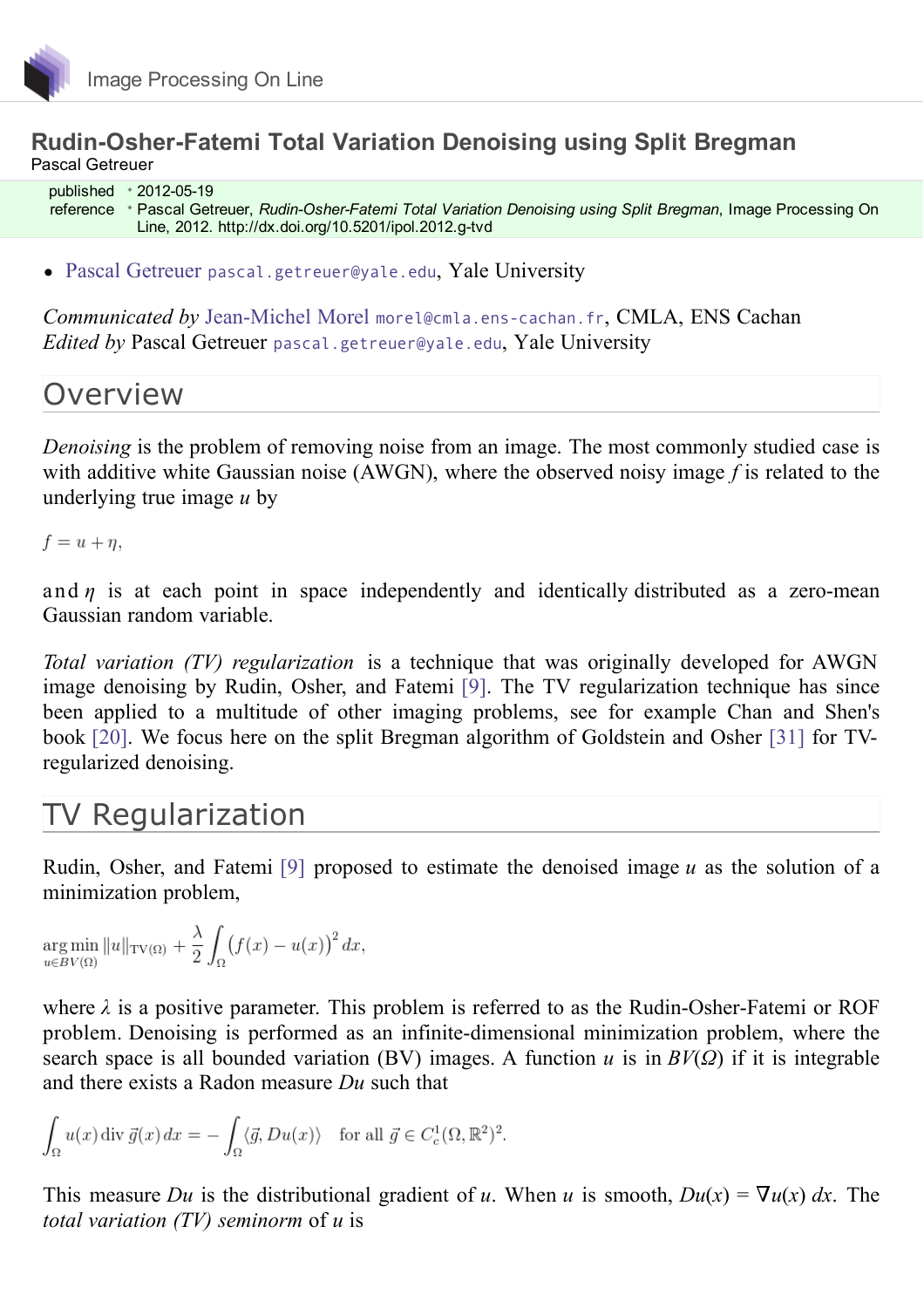$$
||u||_{\text{TV}(\Omega)} := \int_{\Omega} |Du| := \sup \Biggl\{ \int_{\Omega} u \, \text{div} \, \vec{g} \, dx : \vec{g} \in C^1_c(\Omega, \mathbb{R}^2)^2, \sqrt{g_1^2 + g_2^2} \le 1 \Biggr\}.
$$

When  $u$  is smooth, TV is equivalently the integral of its gradient magnitude,

$$
||u||_{\mathrm{TV}(\Omega)} = \int_{\Omega} |\nabla u| \, dx.
$$

The TV term in the minimization discourages the solution from having oscillations, yet it does allow the solution to have discontinuities. The second term encourages the solution to be close to the observed image *f*. By this combination, the minimization finds a denoised image. If *f* ∈  $L^2$ , the minimizer of the ROF problem exists and is unique and is stable in  $L^2$  with respect to perturbations in  $f$  [\[24\]](#page-20-2).

From a Bayesian point of view, this formulation is a maximum a posteriori estimate using a TV prior. From the AWGN noise model, the conditional probability density  $p(f|u)$  is

$$
p(f(x)|u) = \frac{1}{\sqrt{2\pi\sigma^2}} \exp\left(-\frac{1}{2\sigma^2} \int_{\Omega} (f(x) - u(x))^2 dx\right)
$$

$$
-\log p(f|u) = const + \frac{1}{2\sigma^2} \int_{\Omega} (f - u)^2 dx,
$$

where  $\sigma$  is the noise variance. The maximum a posteriori estimate is

$$
u = \arg\max_{u} p(u|f)
$$
  
= 
$$
\arg\max_{u} p(u)p(f|u)
$$
  
= 
$$
\arg\min_{u} - \log p(u) - \log p(f|u)
$$
  
= 
$$
\arg\min_{u} - \log p(u) + \frac{1}{2\sigma^2} \int_{\Omega} (f - u)^2 dx
$$

The −log *p*(*u*) term is the *prior* on *u*, an *a priori* assumption on the likelihood of a solution *u*. With total variation regularization, the selected prior is

 $-\log p(u) = \mu ||u||_{\text{TV}(\Omega)},$ 

where  $\mu$  is a positive parameter controlling the regularization strength. A larger value of  $\mu$ places more emphasis on the prior, leading to a more regular solution. The ROF problem is equivalent to the maximum a posteriori estimate with  $1/\lambda = \mu \sigma^2$ ,

$$
\underset{u}{\arg\min} \ \mu \|u\|_{\text{TV}(\Omega)} + \frac{1}{2\sigma^2} \int_{\Omega} (f(x) - u(x))^2 \, dx.
$$

Through this connection with maximum a posteriori estimation, TV-regularized denoising can be extended to other noise models. Alliney [\[12\]](#page-19-1) and Chan and Esedo $\bar{q}$ lu [\[19\]](#page-19-2) developed TV denoising for Laplace noise  $(L^1)$  data fidelity),

$$
\underset{u}{\arg\min} \left\|u\right\|_{\text{TV}(\Omega)} + \lambda \int_{\Omega} \left|f(x) - u(x)\right| dx,
$$

Le, Chartrand, and Asaki [\[25\]](#page-20-3) developed TV denoising for Poisson noise,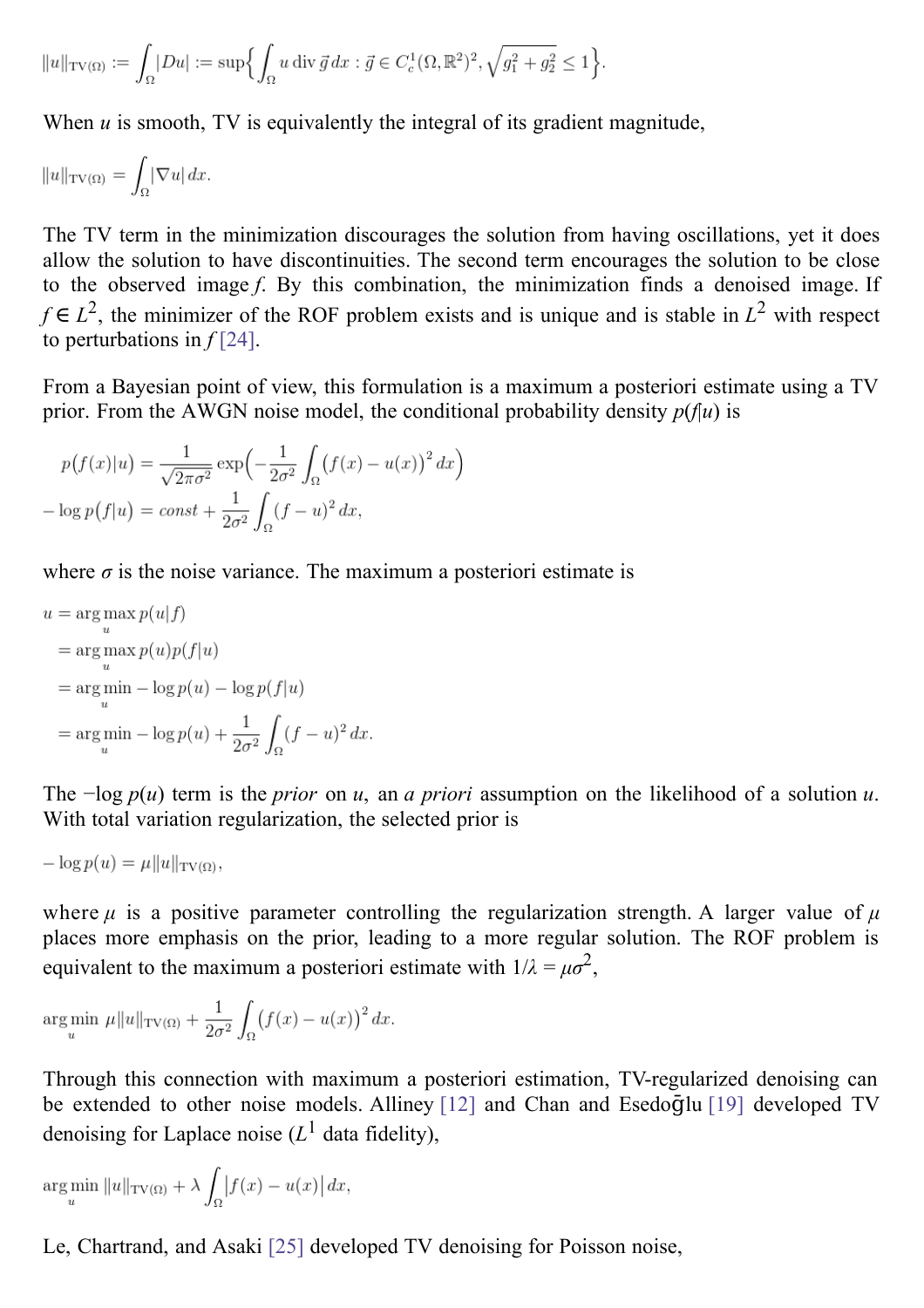$\arg\min_{x} \|u\|_{\text{TV}(\Omega)} + \lambda \int_{\Omega} (u(x) - f(x) \log u(x)) dx.$ 

TV denoising has been similarly extended to multiplicative noise [\[17\]](#page-19-3),[\[45\]](#page-21-0) and Rician noise [\[42\]](#page-21-1).

Furthermore, these models can be extended to use a spatially varying *λ* (see for example [\[23\]](#page-20-4)) to impose a locally adapted regularization strength at different points of space,

$$
\underset{u}{\arg\min} \ \|u\|_{\text{TV}(\Omega)} + \frac{1}{2} \int_{\Omega} \lambda(x) \big(f(x) - u(x)\big)^2 \, dx.
$$

TV-based inpainting [\[20\]](#page-20-0) is an interesting special case where *λ* is set to zero over some region of space. For *x* where  $\lambda(x) = 0$ , the observed value  $f(x)$  is ignored and  $u(x)$  is only influenced by the  $||u||_{TV}$  term.

The choice of noise model can significantly affect the denoising results. For better results, the noise model should agree with the actual noise distribution in the image.

### Algorithms

For numerical solution of the minimization problem, several approaches for implementing the TV seminorm have been proposed in the literature. TV is most often discretized by

$$
||u||_{\mathrm{TV}(\Omega)} \approx \sum_{i,j} \sqrt{(\nabla_x u)_{i,j}^2 + (\nabla_y u)_{i,j}^2},
$$

where  $\nabla_x$  and  $\nabla_y$  are discretizations of the horizontal and vertical derivatives. A difficulty with TV is that it has a derivative singularity when *u* is locally constant. To avoid this, some algorithms regularize TV by introducing a small parameter  $\varepsilon > 0$  within the square root,

$$
\sum_{i,j}\sqrt{\epsilon^2+(\nabla_x u)_{i,j}^2+(\nabla_y u)_{i,j}^2}.
$$

Let  $\nabla_x^+$ ,  $\nabla_x^-$ ,  $\nabla_y^+$ ,  $\nabla_y^-$  denote the forward (+) and backward (-) finite differences in the *x* and *y* directions and let  $m(a,b)$  denote the minmod operator

$$
m(a,b) = \left(\frac{\operatorname{sign} a + \operatorname{sign} b}{2}\right) \min(|a|, |b|).
$$

Several ways to discretize the derivatives are

 $(\nabla_x u)^2 = (\nabla_x^+ u)^2$ • One-sided difference  $(\nabla_x u)^2 = ((\nabla_x^+ u + \nabla_x^- u)/2)^2$ •Central difference  $(\nabla_x u)^2 = ((\nabla_x^+ u)^2 + (\nabla_x^- u)^2)/2$ • Geometric average  $(\nabla_x u)^2 = m(\nabla_x^+ u, \nabla_x^- u)^2$ • Minmod • Upwind discretization [\[39\]](#page-20-5)  $(\nabla_x u)^2 = (\max(\nabla_x^+ u, 0)^2 + \max(\nabla_x^- u, 0)^2)/2$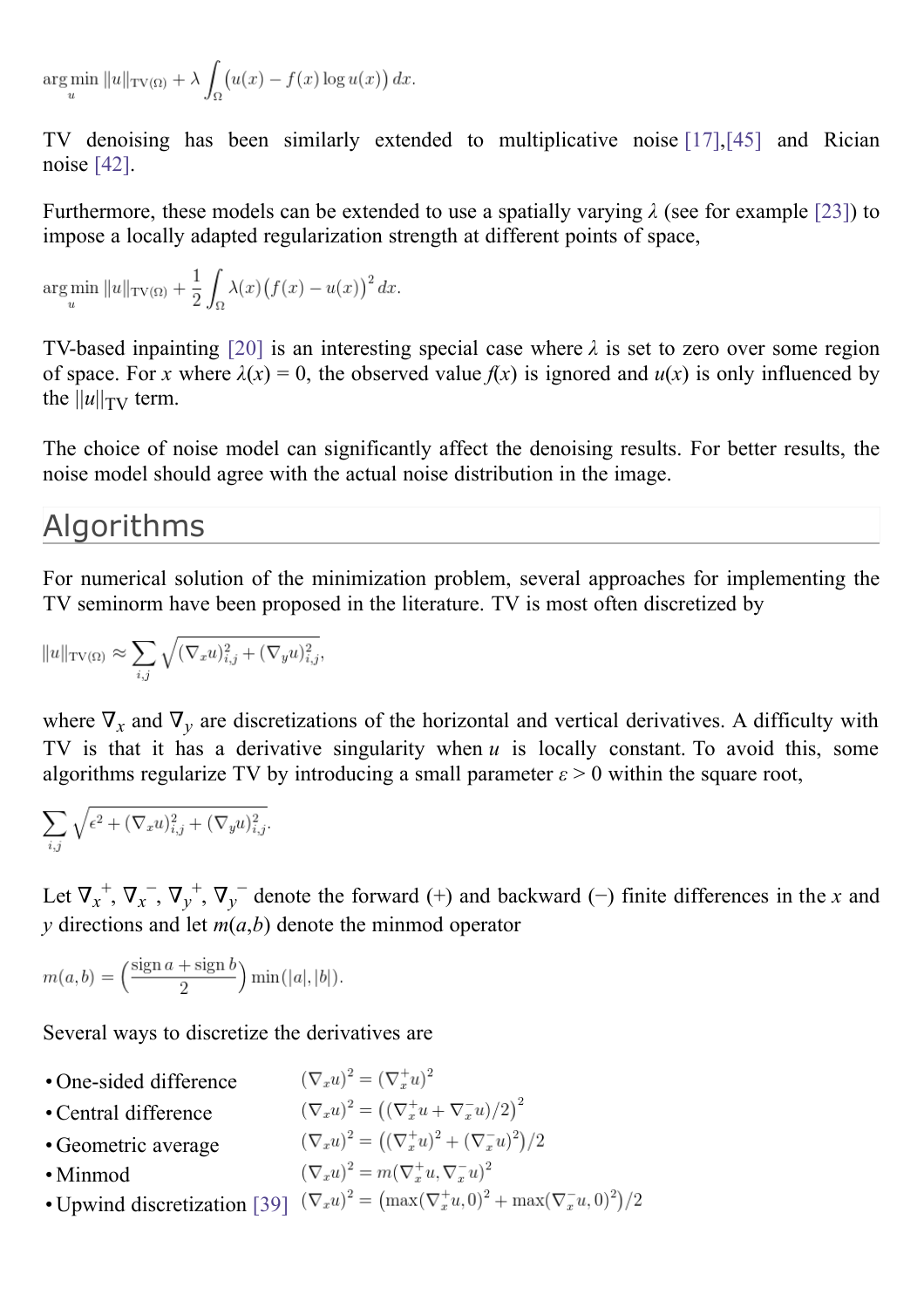Central differences are undesirable for TV discretization because they miss thin structures. The central difference at (*i*,*j*) does not depend on *ui*,*j* :

$$
\frac{\nabla_x^+ u_{i,j} + \nabla_x^- u_{i,j}}{2} = \frac{(u_{i+1,j} - u_{i,j}) + (u_{i,j} - u_{i-1,j})}{2} = \frac{u_{i+1,j} - u_{i-1,j}}{2}.
$$

Therefore, if *u* has a one-sample wide structure like  $u_{0,j} = 1$  and  $u_{i,j} = 0$  for all  $i \neq 0$ , the variation at (0,*j*) estimated by central differences is zero. To avoid this problem, one-sided differences can be used, however, they are not symmetric. The geometric average, minmod, and upwind estimates listed above regain symmetry by combining the forward and backward onesided differences, though at the cost that then the derivatives are nonlinear. Another concern is whether a TV discretization is consistent, that is, whether the discrete TV converges to the true TV as the grid resolution becomes infinitely fine, see for example Wang and Lucier [\[40\]](#page-21-2).

Another twist is that some algorithms substitute TV with the anisotropic TV,

$$
\sum_{i,j} \bigl( |(\nabla_x u)_{i,j}| + |(\nabla_y u)_{i,j}| \bigr).
$$

The usual TV is invariant to rotation of the domain, but anisotropic TV is not. However, it allows for other approaches that do not apply with the usual TV, for example Hochbaum's exact algorithm [\[16\]](#page-19-4) and graph-cuts [\[30\]](#page-20-6).

As first proposed by Rudin, Osher, and Fatemi in [\[9\]](#page-19-0), an alternative to discretizing the minimization problem directly is to discretize its gradient descent PDE. Through calculus of variations, the gradient descent PDE of the minimization is

$$
\begin{cases}\n\partial_t u = \text{div } \frac{\nabla u}{|\nabla u|} + \lambda (f - u), \\
\nu \cdot \nabla u = 0 \quad \text{on } \partial \Omega.\n\end{cases}
$$



*The sampling grid.* Since the problem is convex, the steady state solution of the gradient descent is the minimizer of the problem. Therefore, the minimizer can be obtained numerically by evolving a finite difference approximation of this PDE. An explicit scheme for this was developed in [\[9\]](#page-19-0). Let  $u_{i,j}$  denote samples on a grid,  $u_{i,j} := u(ih,jh)$ ,  $i, j = 0, 1, \ldots, N$ ,  $Nh = 1$ . Gradient descent is performed by iterating

#### **Algorithm 1.**

$$
u_{i,j}^{n+1} = u_{i,j}^{n} + dt \Big[ \nabla_x \Big( \frac{\nabla_x^+ u_{i,j}^n}{\sqrt{(\nabla_x^+ u_{i,j}^n)^2 + (m(\nabla_y^+ u_{i,j}^n, \nabla_y^- u_{i,j}^n))^2}} \Big) + \nabla_y \Big( \frac{\nabla_y^+ u_{i,j}^n}{\sqrt{(\nabla_y^+ u_{i,j}^n)^2 + (m(\nabla_x^+ u_{i,j}^n, \nabla_y^- u_{i,j}^n))^2}} \Big) \Big] + dt \lambda (f_{i,j} - u_{i,j}^n), \quad i, j = 1, \dots, N-1, u_{0,j}^n = u_{1,j}^n, \quad u_{N,j}^n = u_{N-1,j}^n, \quad u_{i,0}^n = u_{i,1}^n, \quad u_{i,N}^n = u_{i,N-1}^n, \quad i, j = 0, \dots, N,
$$

where *dt* is a small positive timestep parameter. The discretization is symmetric through a balance of forward and backward differences. In the divisions, notice that the numerator is always smaller in magnitude than the denominator. In the special case that the denominator is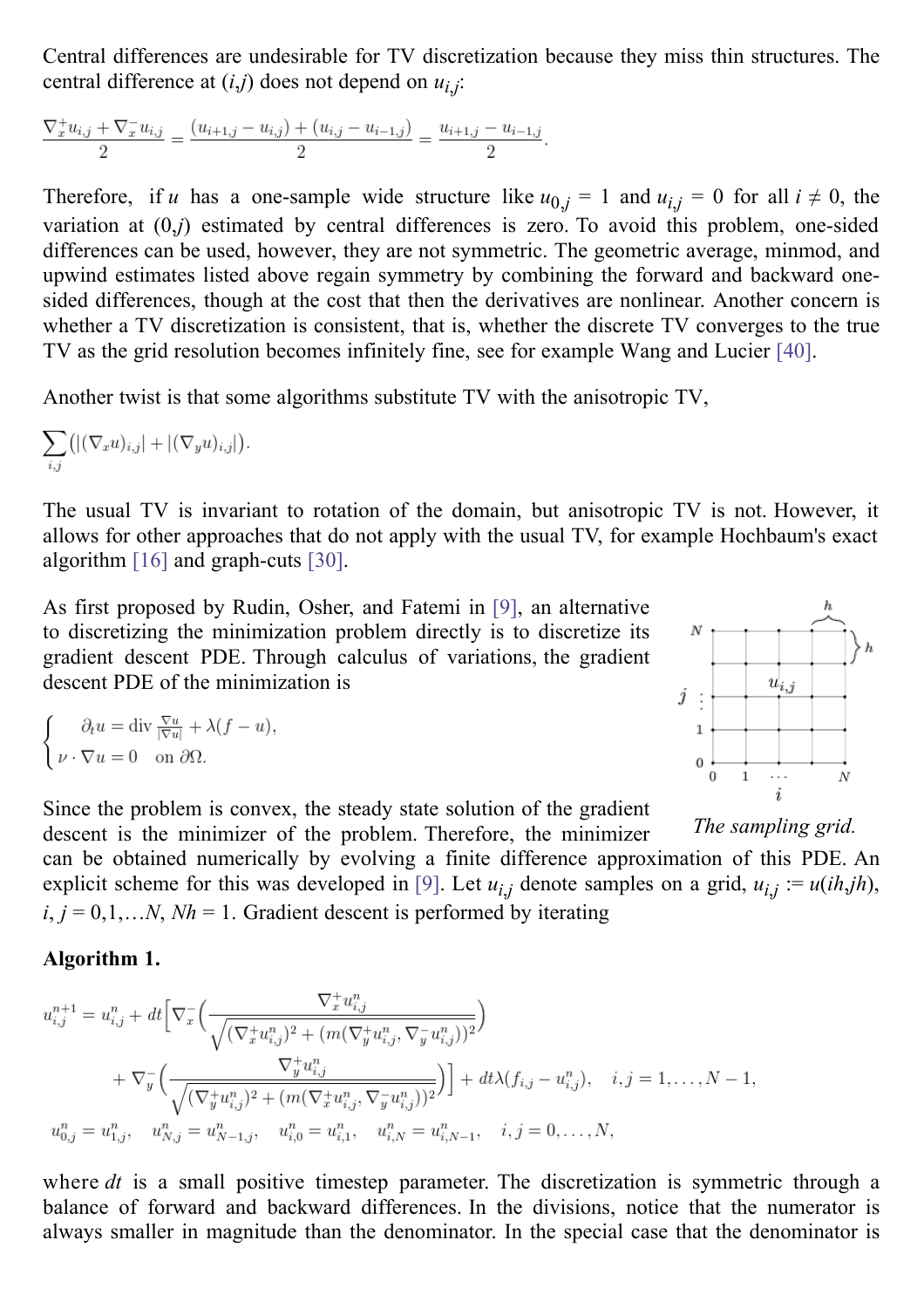zero (where *u* is locally constant), the quotient is evaluated as  $0/0 = 0$ . The second line imposes the zero Neumann boundary condition.

Instead of evolving the gradient descent, another approach taken for example with the digital TV filter [\[14\]](#page-19-5) is to solve for the steady state directly:

$$
0 = \text{div} \, \frac{\nabla u}{|\nabla u|} + \lambda (f - u).
$$

Many other algorithms for TV denoising have been developed, especially for the Gaussian noise model, and this continues to be an active area of research. Numerous algorithms have been proposed to solve the TV denoising minimization, too many to list them all here. To name a few, there are algorithms based on duality [\[18\]](#page-19-6)[,\[36\]](#page-20-7)[,\[44\]](#page-21-3), Newton-based methods [\[27\]](#page-20-8), graph cuts [\[30\]](#page-20-6), and frame shrinkage [\[38\]](#page-20-9). Most recent methods employ operator splitting  $[6]$ ,  $[26]$ ,  $[29]$ ,  $[31]$ ,  $[33]$ ,  $[34]$ ,  $[41]$ ,  $[43]$ , particularly the split Bregman algorithm discussed in the next few sections.

## Bregman Iteration

Bregman iteration [\[1\]](#page-19-8),[\[22\]](#page-20-14),[\[28\]](#page-20-15)[,\[35\]](#page-20-16) is a technique for solving constrained convex minimization problems of the form

```
arg min J(u) subject to H(u) = 0
```
where *J* and *H* are (possibly nondifferentiable) convex functionals on defined on a Hilbert space. We assume there exists *u* minimizing *H* for which  $H(u) = 0$  and  $J(u) < \infty$ . The key idea is the *Bregman distance*.



*The Bregman distance*  $D_{\tau}^{p}(\tilde{u}, v)$ .

The Bregman distance is defined as

 $D_{I}^{p}(u, v) := J(u) - J(v) - \langle p, u - v \rangle, \quad p \in \partial J(v).$ 

Bregman distance compares the value  $J(u)$  with the tangent plane  $J(v) + \langle p, u - v \rangle$ . The figure above illustrates the distance in one dimension. The horizontal axis denotes *u*, the blue curve denotes  $J(u)$ , and the black line is the tangent plane  $J(v) + \langle p, u - v \rangle$ . Here,  $\partial J$  is the *subdifferential* of  $J[10]$  $J[10]$ , which is defined as

$$
\partial J(v) := \{p: J(u) \geq J(v) + \langle p, u - v \rangle \ \forall u\}.
$$

Bregman distance is not a distance in the usual sense because it is not symmetric. However, it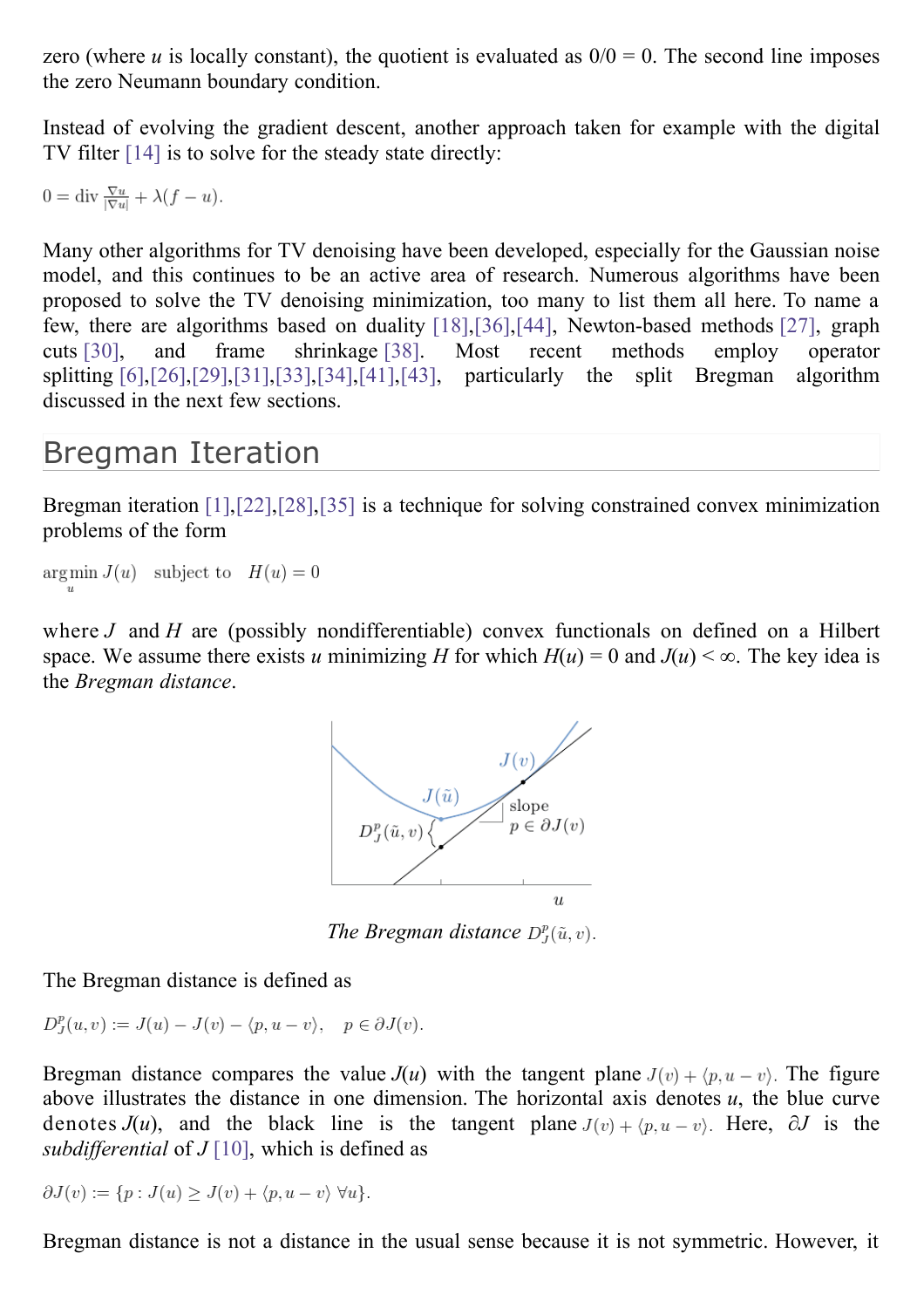does satisfy other distance-like properties following from the definition of the distance and the convexity of *J* [\[22\]](#page-20-14):

- $D_{I}^{p}(v, v) = 0$
- $\bullet$   $D_{I}^{p}(u,v) \geq 0$
- $D_f^{\bar{p}}(u, v) + D_J^{\bar{p}}(v, \tilde{v}) D_J^{\bar{p}}(u, \tilde{v}) = \langle p \tilde{p}, v u \rangle.$

Given a starting point  $u^0$  and parameter  $\gamma > 0$ , the Bregman iteration algorithm is formally

### **Algorithm 2.**

$$
u^{k+1} = \underset{u}{\text{argmin}} D_J^{p^k}(u, u^k) + \gamma H(u), \quad p^k \in \partial J(u^k).
$$

Existence of the solutions  $u^{k+1}$  is nontrivial if the search space is infinite dimensional. This is studied in [\[22\]](#page-20-14), with particular attention to the case where *J* is total variation.

Because  $u^{k+1}$  minimizes  $D_f^{p^k}(u, u^k) + \gamma H(u)$ ,

$$
D_J^{p^k}(u^{k+1}, u^k) + \gamma H(u^{k+1}) \le D_J^{p^k}(u^k, u^k) + \gamma H(u^k),
$$

so the iteration has the property

$$
\gamma H(u^{k+1}) \le D_J^{p^k}(u^{k+1}, u^k) + \gamma H(u^{k+1}) \le D_J^{p^k}(u^k, u^k) + \gamma H(u^k) = \gamma H(u^k),
$$

s o  $H(u^k)$  decreases monotonically. Some stronger convergence results under additional assumptions will be discussed shortly.

We will consider here the case when *H* is differentiable. In this case the sub-differential of *H* is its gradient ∇*H*, and the sub-differential of the Lagrangian is given by

$$
\partial_u (J(u) - J(u^k) - \langle p^k, u - u^k \rangle + \gamma H(u)) = \partial J - p^k + \gamma \nabla H.
$$

Since  $u^{k+1}$  minimizes  $D_{J}^{p^{k}}(u, u^{k}) + \gamma H(u)$ , the optimality condition is then

$$
\begin{array}{ll} & 0 \in \partial J(u^{k+1}) - p^k + \gamma \nabla H(u^{k+1}) \\ \Leftrightarrow & p^k - \gamma \nabla H(u^{k+1}) \in \partial J(u^{k+1}). \end{array}
$$

Therefore,  $p^{k+1} \in \partial J(u^{k+1})$  can be selected as  $p^{k+1} = p^k - \gamma \nabla H(u^{k+1})$ . Bregman iteration with this rule is

### **Algorithm 3.**

 $p^0 \in \partial J(u^0)$ for  $k = 0, 1, ...$  $u^{k+1} = \arg\min\nolimits_u D_J^{p^k}(u,u^k) + \gamma H(u)$  $p^{k+1} = p^k - \gamma \nabla H(u^{k+1})$ 

Suppose that *H* is differentiable and that the solutions  $u^{k+1}$  exist and are obtained by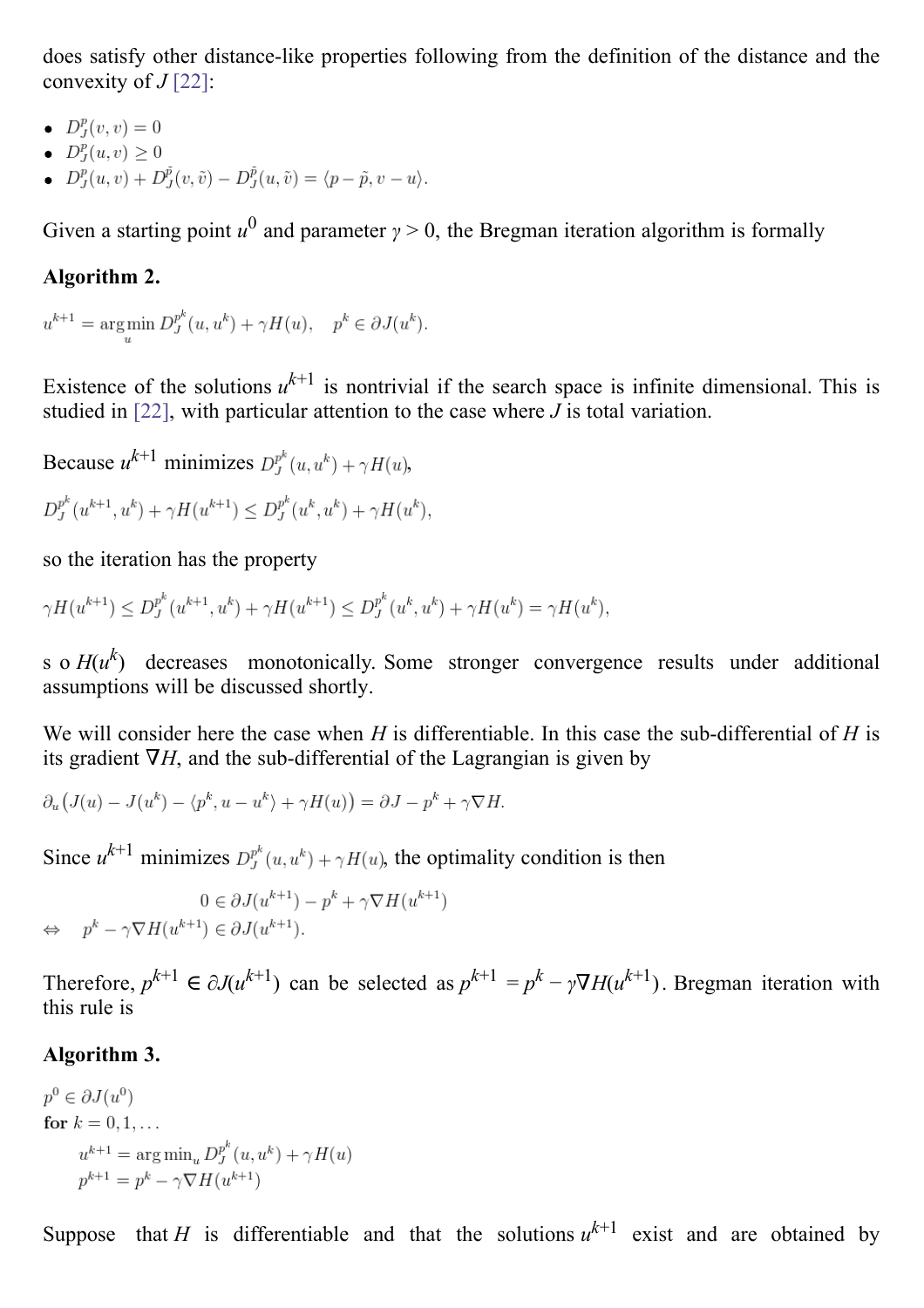Algorithm 3, then the following convergence results hold [\[22\]](#page-20-14): for any  $\tilde{u}$  such that  $H(\tilde{u}) = 0$  and  $J(\tilde{u}) < \infty$ .

$$
D^{p^{k+1}}(\tilde{u}, u^{k+1}) \le D^{p^k}(\tilde{u}, u^k)
$$

and

$$
H(u^k) \le \frac{J(\tilde{u})}{\gamma k}.
$$

Particularly,  $(u^k)$  is a minimizing sequence of *H*.

A remarkable feature of Bregman iteration is that the limiting solution satisfies the constraint  $H(u) = 0$  exactly for any positive value of the parameter *γ*. The value of *γ* does, however, affect the convergence speed and numerical conditioning of the minimization problems, so *γ* should be selected according to these considerations.

A case of practical importance, including our application to TV denoising, is where  $u$  is in  $\mathbb{R}^n$ with linear equality constraints. Let *A* be a matrix and set

 $H(u) = \frac{1}{2} ||Au - f||_2^2,$ 

then Bregman iteration simplifies [\[28\]](#page-20-15),[\[31\]](#page-20-1) to Algorithm 4. Furthermore, when the constraints are linear, Bregman iteration is equivalent [\[28\]](#page-20-15) to the augmented Lagrangian method (also known as the method of multipliers) introduced by Hestenes [\[2\]](#page-19-10) and Powell [\[3\]](#page-19-11).

### **Algorithm 4.**

 $u^{0} \in \mathbb{R}^{n}, b^{0} = 0$ for  $k = 0, 1, ...$  $u^{k+1} = \arg\min_u J(u) + \frac{\gamma}{2} ||Au - f + b^k||_2^2$  $b^{k+1} = b^k + Au^{k+1} - f$ 

The subgradients  $p^k$  are represented by the auxiliary variables  $b^k$ , which are added within the quadratic penalty term. Jia, Zhao, and Zhao [\[35\]](#page-20-16) proved that the above iteration converges to the solution of the constrained minimization problem for TV denoising for both the isotropic or anisotropic TV discretization.

## Discrete Derivatives

We describe here a methodology for discrete derivatives and boundary handling of uniformly sampled functions. These discrete derivatives will be used in the denoising algorithm.

In one dimension, let  $(f_n)$ ,  $n \in \mathbb{Z}$ , denote uniformly-spaced samples of a bounded function *f*. We define the discrete first derivative of *f* as the forward difference

 $\partial f_n := f_{n+1} - f_n.$ 

In two dimensions, the discrete gradient of  $u_{i,j}$ ,  $(i,j) \in \mathbb{Z}^2$ , is defined as applying  $\partial$  separately along the *x* and *y* dimensions,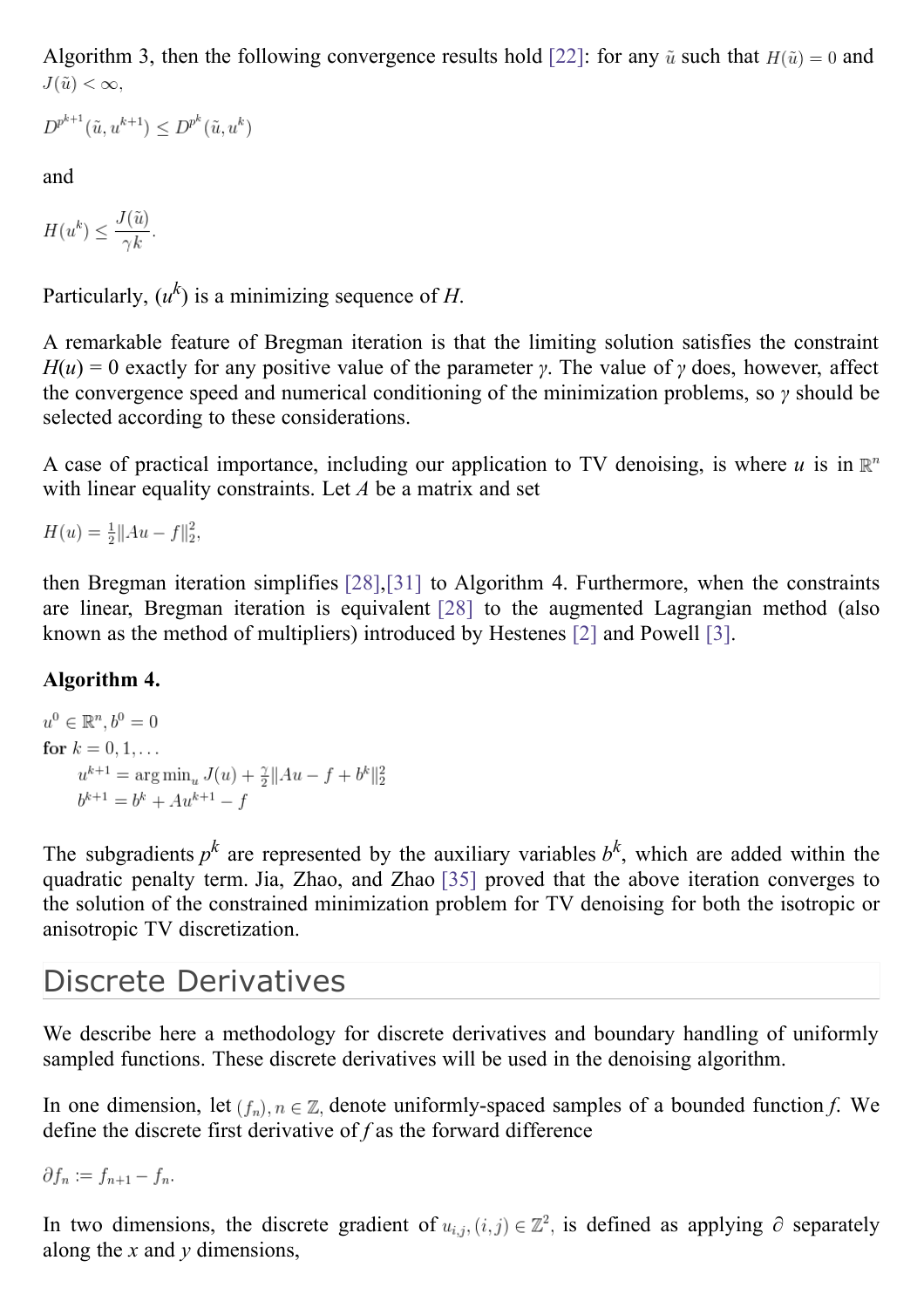$$
\nabla u_{i,j} := \begin{pmatrix} \partial_x u_{i,j} \\ \partial_y u_{i,j} \end{pmatrix} = \begin{pmatrix} u_{i+1,j} - u_{i,j} \\ u_{i,j+1} - u_{i,j} \end{pmatrix}.
$$

In analogy to the standard notation for continuous partial derivatives, the subscript on  $\partial$  denotes along which dimension the difference is applied.

Note that the negative adjoint  $-\partial^*$  is the backward difference,

$$
\sum_{n \in \mathbb{Z}} (\partial^* f_n) g_n := \sum_{n \in \mathbb{Z}} f_n(\partial g_n)
$$
  
= 
$$
\sum_{n \in \mathbb{Z}} f_n(g_{n+1} - g_n)
$$
  
= 
$$
\sum_{n \in \mathbb{Z}} (f_{n-1} - f_n) g_n, \quad \forall g \in \ell^1,
$$
  

$$
\Rightarrow -\partial^* f_n = f_n - f_{n-1}.
$$

We define discrete divergence through the relationship div :=  $-\nabla^*$ . For a vector field  $\vec{v}_{i,j} = (v_{i,j}^x, v_{i,j}^y)^T,$ 

$$
\begin{aligned} \text{div } \vec{v}_{i,j} &:= -\nabla^* v_{i,j} \\ &= -\partial^*_x v^x_{i,j} - \partial^*_y v^y_{i,j} \\ &= v^x_{i,j} - v^x_{i-1,j} + v^y_{i,j} - v^y_{i,j-1} \end{aligned}
$$

The discrete Laplacian follows from the relationship  $\Delta$  := div  $\nabla$ ,

$$
\Delta u_{i,j} := \text{div } \nabla u_{i,j}
$$
  
=  $-\partial_x^* \partial_x u_{i,j} - \partial_y^* \partial_y u_{i,j}$   
=  $-4u_{i,j} + u_{i+1,j} + u_{i-1,j} + u_{i,j+1} + u_{i,j-1}.$ 

We now address the issue of boundary handling. Above, we defined discrete derivatives assuming samples  $f_n$  are available for all integer *n*. On a finite-length signal  $f_0, f_1, ..., f_{N-1}$ , the forward differences can be computed directly for *n* in the interior,

$$
\partial f_n = f_{n+1} - f_n, \quad n = 0, \dots, N-2.
$$

However, the forward difference at the right endpoint  $n = N - 1$  would require the unknown sample  $f_N$ . Special handling is needed on the boundaries.

Define the half-sample symmetric extension *Ef*,





The definition is recursive since multiple reflections may be needed to obtain an index between 0 and *N* − 1. We also consider the tensor product of this extension applied to an *N*×*N* image *ui*,*j* ,  $i = 0, ..., N - 1, j = 0, ..., N - 1$ . We define the discrete derivative of finite-length *f* as the forward difference of *Ef*,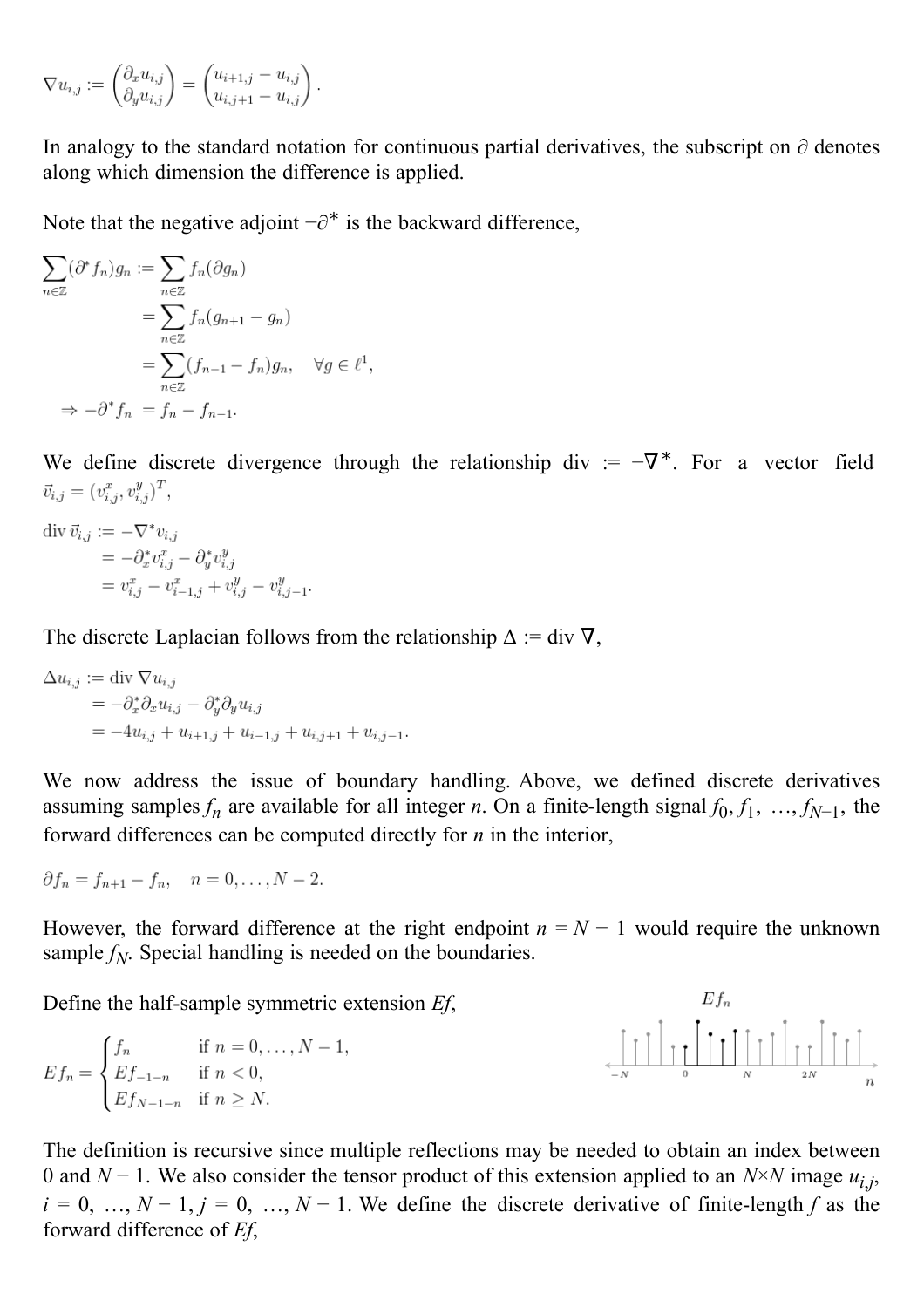$$
\partial f_n := Ef_{n+1} - Ef_n = \begin{cases} f_{n+1} - f_n & \text{if } n = 0, ..., N-2, \\ 0 & \text{if } n = -1 \text{ or } N-1. \end{cases}
$$

This discrete derivative may be viewed as an *N*×*N* matrix multiplication,

$$
\begin{pmatrix}\n\frac{\partial f_0}{\partial f_1} \\
\vdots \\
\frac{\partial f_{N-2}}{\partial f_{N-1}}\n\end{pmatrix} = \begin{pmatrix}\n-1 & 1 & & & \\
& -1 & 1 & & \\
& & \ddots & \ddots & \\
& & & -1 & 1 \\
& & & & 0\n\end{pmatrix} \begin{pmatrix}\nf_0 \\
f_1 \\
\vdots \\
f_{N-2} \\
f_{N-1}\n\end{pmatrix}.
$$

Noting that *Ef* is 2*N*-periodic, the discrete gradient may also be viewed as a cyclic convolution of the reflected signal  $(f_0, ..., f_{N-1}, f_{N-1}, ..., f_0)$  with the filter  $h_{-1} = 1$ ,  $h_0 = -1$ , and  $h$  zero otherwise.

We define the discrete gradient of an *N*×*N* image *u* as  $\nabla u = (\partial_x u, \partial_y u)^T$ . Due to the symmetric extension,  $\partial Ef$  is (whole-sample) anti-symmetric about the points  $n = N - 1$  (mod *N*):



Let *g* be such an anti-symmetric signal. Then  $-\partial^* g$  is

$$
\begin{pmatrix}\n-\partial^* g_0 \\
-\partial^* g_1 \\
\vdots \\
-\partial^* g_{N-2} \\
-\partial^* g_{N-1}\n\end{pmatrix} = \begin{pmatrix}\n1 & & & & \\
-1 & 1 & & & \\
& \ddots & \ddots & & \\
& & -1 & 1 \\
& & & -1 & 0\n\end{pmatrix} \begin{pmatrix}\ng_0 \\
g_1 \\
\vdots \\
g_{N-2} \\
g_{N-1}\n\end{pmatrix}.
$$

This is the negative transpose of the matrix above for ∂. To explain the endpoints, note that *g*−1 and  $g_{N-1}$  are zero by the anti-symmetric property, which implies

 $-\partial^* g_0 = g_0 - g_{-1} = g_0,$  $-\partial^* g_{N-1} = g_{N-1} - g_{N-2} = -g_{N-2}.$ 

Similarly in two dimensions, we define the discrete divergence of an  $N \times N$  vector field  $v =$  $(v^x, v^y)$ <sup>T</sup> as

Finally, second differences are obtained as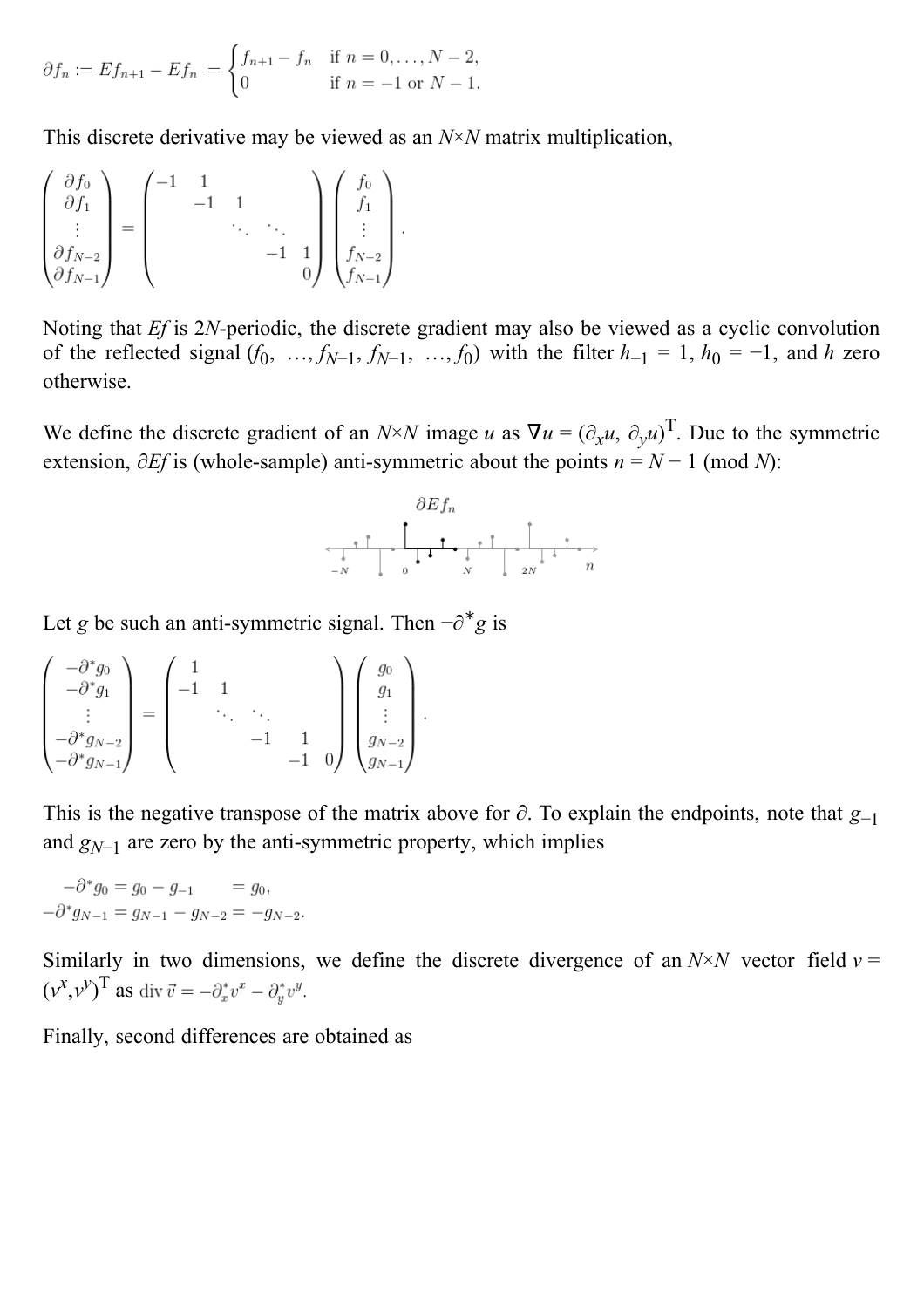$$
-\partial^*\partial f_n := -\partial^*\partial Ef_n = \begin{cases} f_1 - f_0 & \text{if } n = 0, \\ f_{n+1} - 2f_n + f_{n-1} & \text{if } n = 1, ..., N - 2, \\ f_{N-2} - f_{N-1} & \text{if } n = N - 1, \end{cases}
$$
  

$$
-\partial^*\partial f_1 = \begin{pmatrix} -1 & 1 \\ 1 & -2 \\ \vdots & \ddots & \ddots \\ -\partial^*\partial f_{N-2} & 1 \\ -\partial^*\partial f_{N-1} & -1 \end{pmatrix} \begin{pmatrix} f_0 \\ f_1 \\ \vdots \\ f_{N-2} \\ f_{N-1} \end{pmatrix}.
$$

We define the discrete Laplacian of an *N*×*N* image as  $\Delta u = -\partial_x^* \partial_x u - \partial_y^* \partial_y u$ . In the image interior, this is the 5-point Laplacian  $-4u_{i,j} + u_{i+1,j} + u_{i-1,j} + u_{i,j+1} + u_{i,j-1}$ .

### Split Bregman for Gaussian Noise

Here we focus on the split Bregman algorithm of Goldstein and Osher [\[31\]](#page-20-1). Split Bregman is a flexible algorithm for solving nondifferentiable convex minimization problems, and it is especially efficient for problems with  $L^1$  or TV regularization. Goldstein and Osher [\[31\]](#page-20-1) discuss in particular its application to TV-regularized Gaussian denoising. It is easy to extend to other noise models (described in a later section) and related problems like TV-regularized deblurring and inpainting [\[37\]](#page-20-17)[,\[46\]](#page-21-6)[,\[47\]](#page-21-7).

Total variation is approximated by summing the vector magnitude  $|\nabla u_{i,j}|$  over all pixels,

$$
||u||_{\text{TV}(\Omega)} \approx \sum_{i=0}^{N-1} \sum_{j=0}^{N-1} |\nabla u_{i,j}|,
$$

where  $\nabla u$  is the discrete gradient developed in the previous section. The split Bregman idea is to apply operator splitting and then use Bregman iteration to solve the resulting constrained minimization problem:

$$
\underset{d,u}{\text{arg min}} \sum_{i,j} |d_{i,j}| + \frac{\lambda}{2} \sum_{i,j} (f_{i,j} - u_{i,j})^2
$$
\n
$$
\text{subject to } d = \nabla u.
$$

By introducing *d*, the first and second terms are not directly interacting. The split problem is solved using Bregman iteration as in Algorithm 4. In each iteration of the Bregman method, following problem is solved:

$$
\underset{d,u}{\arg\min} \sum_{i,j} |d_{i,j}| + \frac{\lambda}{2} \sum_{i,j} (f_{i,j} - u_{i,j})^2 + \frac{\gamma}{2} \sum_{i,j} |d_{i,j} - \nabla u_{i,j} - b_{i,j}|^2
$$

where *b* is a variable related to the Bregman iteration algorithm and the penalty parameter *γ* is a positive constant. Goldstein and Osher proposed to solve this problem by an alternating direction method [\[4\]](#page-19-12), [\[5\]](#page-19-13), [\[7\]](#page-19-14), in each step minimizing either *d* or *u* while keeping the other variable fixed. Esser [\[32\]](#page-20-18) showed that for linear constraints, split Bregman with this alternating direction method is equivalent to the alternating direction method of multipliers, which was introduced by Glowinski and Marocco [\[4\]](#page-19-12) and Gabay and Mercier [\[5\]](#page-19-13).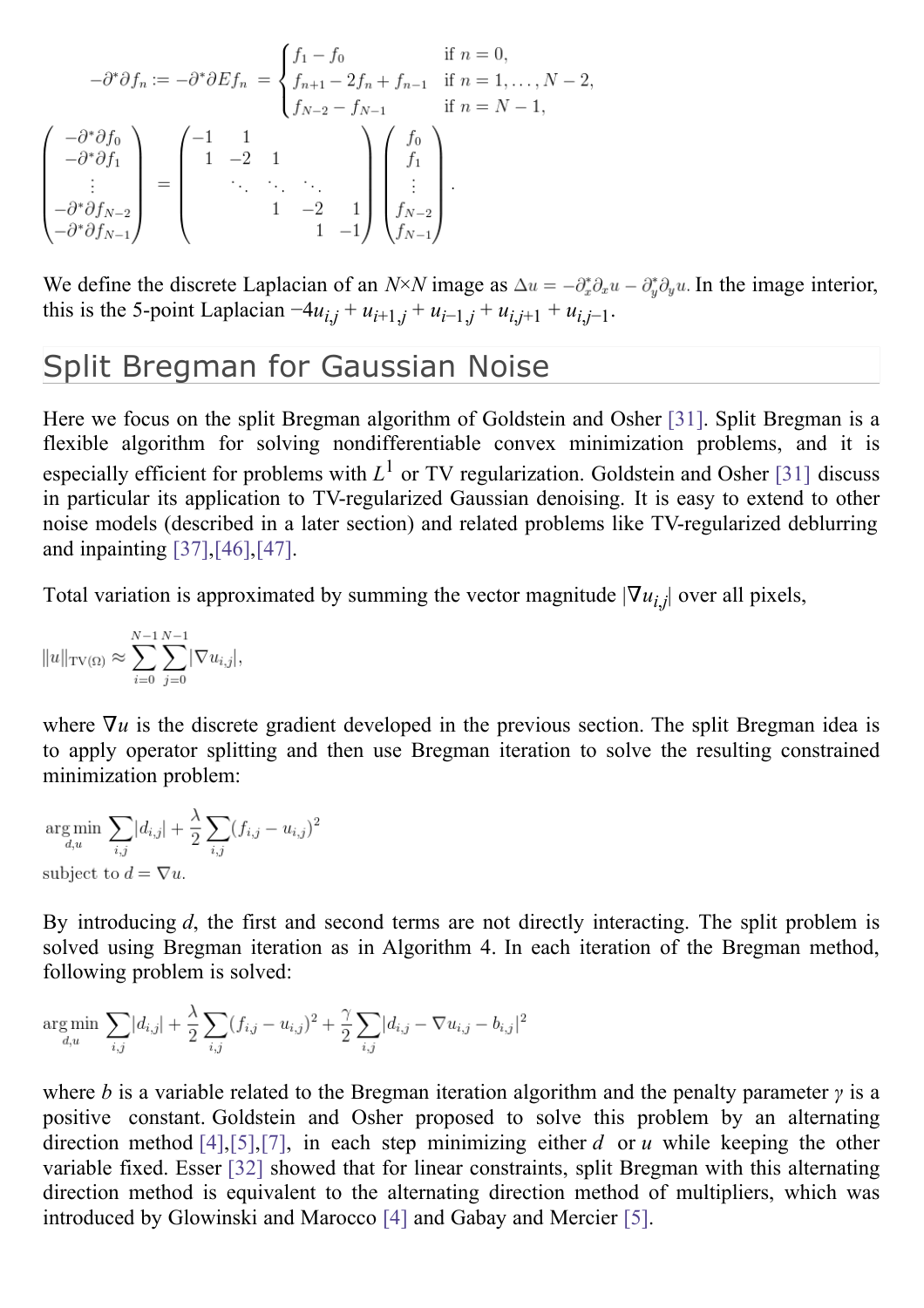**d subproblem.** With *u* fixed, the *d* subproblem is

$$
\underset{d}{\arg\min} \sum_{i,j} |d_{i,j}| + \frac{\gamma}{2} \sum_{i,j} |d_{i,j} - \nabla u_{i,j} - b_{i,j}|^2.
$$

This problem decouples over space and has a closed-form solution as a vectorial shrinkage,

$$
d_{i,j} = \frac{\nabla u_{i,j} + b_{i,j}}{|\nabla u_{i,j} + b_{i,j}|} \max\{|\nabla u_{i,j} + b_{i,j}| - 1/\gamma, 0\}.
$$

**u subproblem.** With *d* fixed, the *u* subproblem is

$$
\underset{u}{\text{argmin}} \frac{\lambda}{2} \sum_{i,j} (u_{i,j} - f_{i,j})^2 + \frac{\gamma}{2} \sum_{i,j} |\nabla u_{i,j} - d_{i,j} + b_{i,j}|^2.
$$

The optimal *u* satisfies a discrete screened Poisson equation,

$$
\lambda(u - f) + \gamma \nabla^* (\nabla u - d + b) = 0
$$
  

$$
\lambda u - \gamma \Delta u = \lambda f - \gamma \operatorname{div}(d - b),
$$

where div :=  $-\nabla^*$  and  $\Delta$  := div  $\nabla$  are the discrete divergence and discrete Laplacian developed in the previous section.

The optimality equation may be solved for  $u$  in the Fourier or DCT domain or by iterative matrix techniques. In this work, we follow Goldstein and Osher's suggestion [\[31\]](#page-20-1) to approximate the solution to this equation with one sweep of Gauss-Seidel per Bregman iteration. The subproblem is solved once for each Bregman iteration, so the combined effect of the sweeps over multiple iterations solves the subproblem accurately.

### **Updating b.**

We enforce the constraint  $d = \nabla u$  by applying Algorithm 4 with  $H(u) = \frac{1}{2} ||\nabla u - d||^2$ . The auxiliary variable *b* is initialized to zero and updated after each Bregman iteration as

 $b^{k+1} = b^k + \nabla u - d$ 

### **Selecting the penalty parameter γ.**

As we discussed previously, Bregman iteration ensures that the limiting solution satisfies the constraint  $H(u) = 0$  exactly for any positive value *γ*. Therefore, a good choice of *γ* is where both *d* and *u* subproblems converge quickly and are numerically well-conditioned.

In the *d* subproblem, the solution *d* is equal to  $(\nabla u + b)$  after shrinking its vector magnitude by 1/*γ*. This effect is more dramatic when *γ* is small.

The *u* subproblem behaves oppositely. The updated *u* is found by solving

$$
\lambda u - \gamma \Delta u = \lambda f - \gamma \operatorname{div}(d - b).
$$

The effect of the subproblem increases when  $\gamma$  is larger because the  $\Delta u$  term creates stronger spatial interaction and *d* has more influence on the solution. However, the conditioning also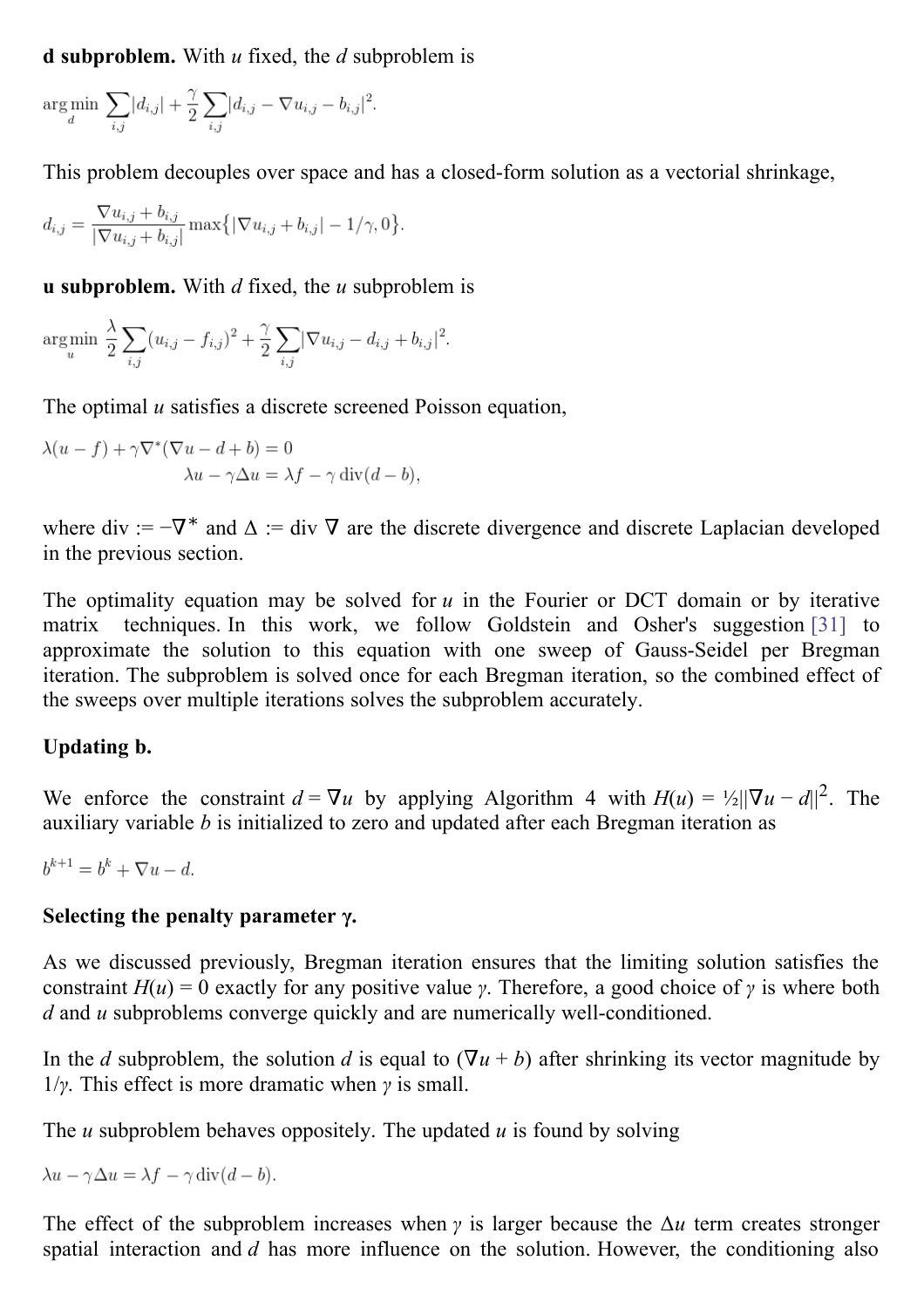worsens as *γ* increases and is ill-conditioned in the limit  $\gamma \to \infty$ .

Therefore, *γ* should be neither extremely larger nor small for good convergence. In the examples, we fix  $\gamma = 5$ . We have found that the algorithm is fairly insensitive to the exact value of *γ*.

The overall algorithm is

### **Algorithm 5.**

```
Initialize u = 0, d = 0, b = 0while ||u|| cur - u prev||2 > Tol
   Solve the d subproblem
   Solve the u subproblem
   b = b + \nabla u - d
```
where the solutions of the subproblems are as developed above. In the *x*th subproblem ( $x = d$  or *u*), the solution is computed using the current values of the other variables and overwrites the previous value for *x*. Convergence is tested by the mean square difference between the current and previous iterate of  $u$ . In the implementation, the default parameter values are  $Tol =$ ||*f*||2 /1000 and *γ* = 5.

A similar algorithm to split Bregman is the FTVd algorithm by Wang, Yang, Yin, and Zhang [\[29\]](#page-20-11). In FTVd, operator splitting and alternating direction minimization is applied in the same way as in split Bregman. But instead of using Bregman iteration, FTVd enforces the constraint by gradually increasing the penalty parameter  $\gamma$  in a continuation scheme. The downside of continuation schemes is that penalty parameter may need to become very large to satisfy the constraint accurately, which degrades the numerical conditioning and convergence speed. Bregman iteration avoids these problems because *γ* stays fixed. On the other hand, FTVd is advantageous in TV-regularized deconvolution, where it requires one fewer FFT transform per iteration than split Bregman.

For color images, the vectorial TV (VTV) is used in place of TV,

$$
||u||_{\text{VTV}(\Omega)} := \int_{\Omega} \Biggl(\sum_{i \in \text{channels}} |\nabla u_i(x)|^2\Biggr)^{1/2} dx.
$$

The grayscale algorithm extends directly to VTV-regularized denoising.

# Tuning *λ*

The choice of the parameter  $\lambda$  affects how much the image is regularized, balancing between removing the noise and preserving the signal content. Parameter tuning can generally be approached as a meta-optimization where *λ* is selected to optimize some criterion of the denoising result. A straightforward method for parameter tuning is the discrepancy principle: *λ* is selected to match the noise variance  $\sigma^2$ . For TV denoising, the discrepancy principle suggests to solve a constrained form of the ROF problem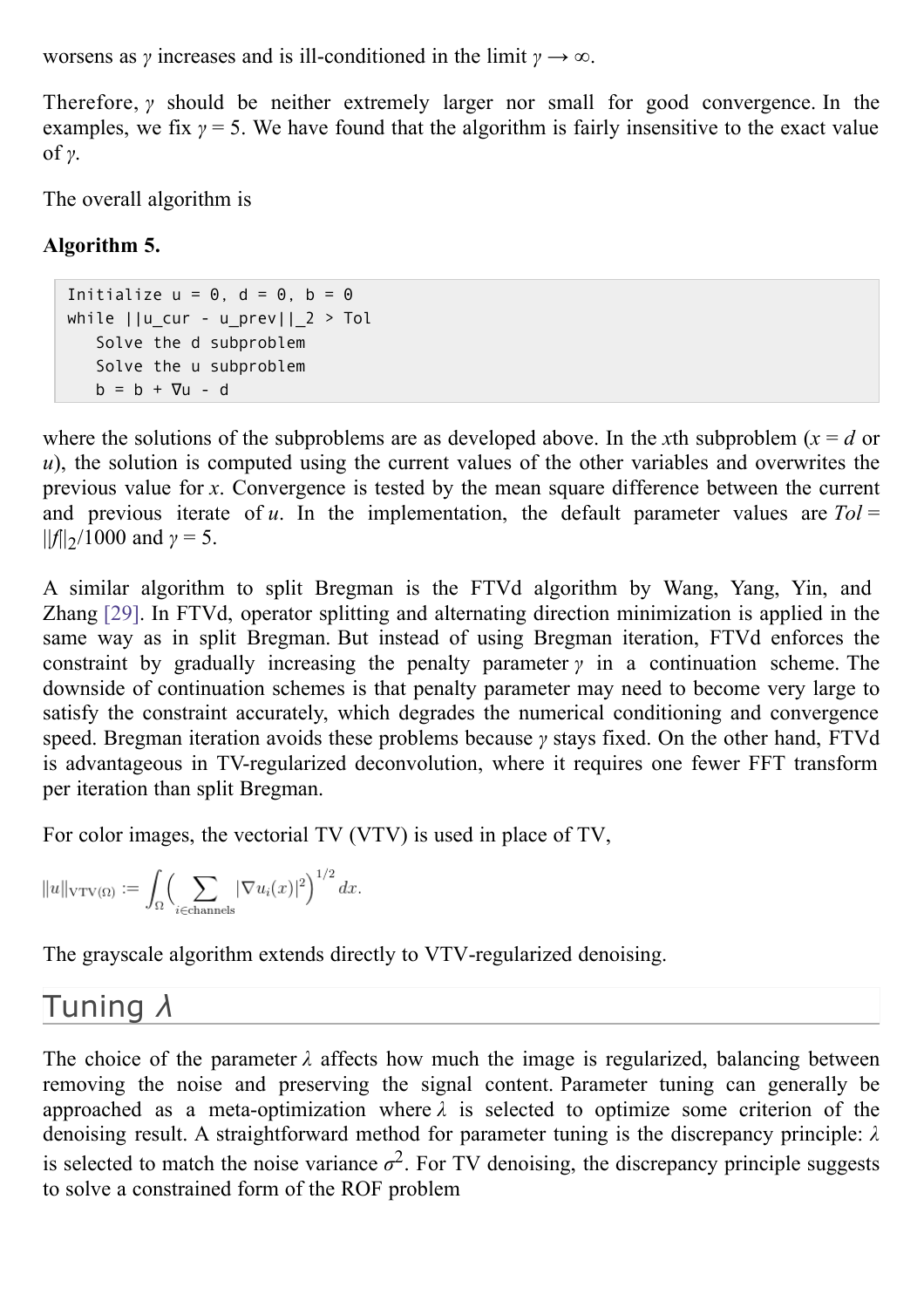$\argmin_{u} ||u||_{\text{TV}(\Omega)}$  subject to  $\int_{\Omega} (f(x) - u(x))^2 dx = \sigma^2 |\Omega|.$ 

The discrepancy principle has an observed tendency to overestimate the mean squared error optimal choice of  $\lambda$  and slightly over-smoothing the solution, see for example [8]. We nevertheless follow it here as a simple automatic selection of the parameter.

Let  $\langle f \rangle$  denote the mean value of *f*. We assume that the variance of *f* is at least as large as the noise level

$$
\int_{\Omega} (f(x) - \langle f \rangle)^2 dx \ge \sigma^2 |\Omega|,
$$

which is likely to be true since *f* is supposed to have additive noise of variance  $\sigma^2$ . Under this condition, the problem is equivalent to the unconstrained minimization

$$
\underset{u}{\arg\min} ||u||_{\text{TV}(\Omega)} + \frac{\lambda}{2} \int_{\Omega} (f(x) - u(x))^2 dx,
$$

with *λ* as the Lagrangian multiplier for the constraint. There exists a unique value of *λ* for which the minimizers of the two problems are the same. Unfortunately, the relationship between  $\sigma$  and *λ* is indirect; there is no closed-form formula to obtain the value of *λ* corresponding to a particular *σ*.

While there are some algorithms that can solve the constrained problem directly with  $\sigma$ , most algorithms solve the unconstrained version with  $\lambda$ . To find a value of  $\lambda$  so that  $||f - u||_2^2$  is approximately  $\sigma^2$ , an effective algorithm proposed by Chambolle [\[18\]](#page-19-6) is

### **Algorithm 6.**

```
Iterate
   u = argmin_u ||u||| TV + \lambda/2 ||f - u||| 2^2\lambda = \lambda ||f - u||_2/σ
```
The sequence of  $\lambda$  produced by this iteration is proven to converge monotonically to the unique λ such that  $||f - u||_2^2 = σ^2$ . We initialize the iteration with the following empirical estimate of  $λ$ ,



*Red: optimal λ values for three images. Blue: empirical estimate.*

where  $\sigma$  is the noise standard deviation relative to the intensity range [0,255]. The iteration solves the unconstrained problem with the current estimate of *λ* and then updates *λ* according to ||*f* − *u*||2 . To speed up the minimizations, note that the *u* computed in one iteration can be used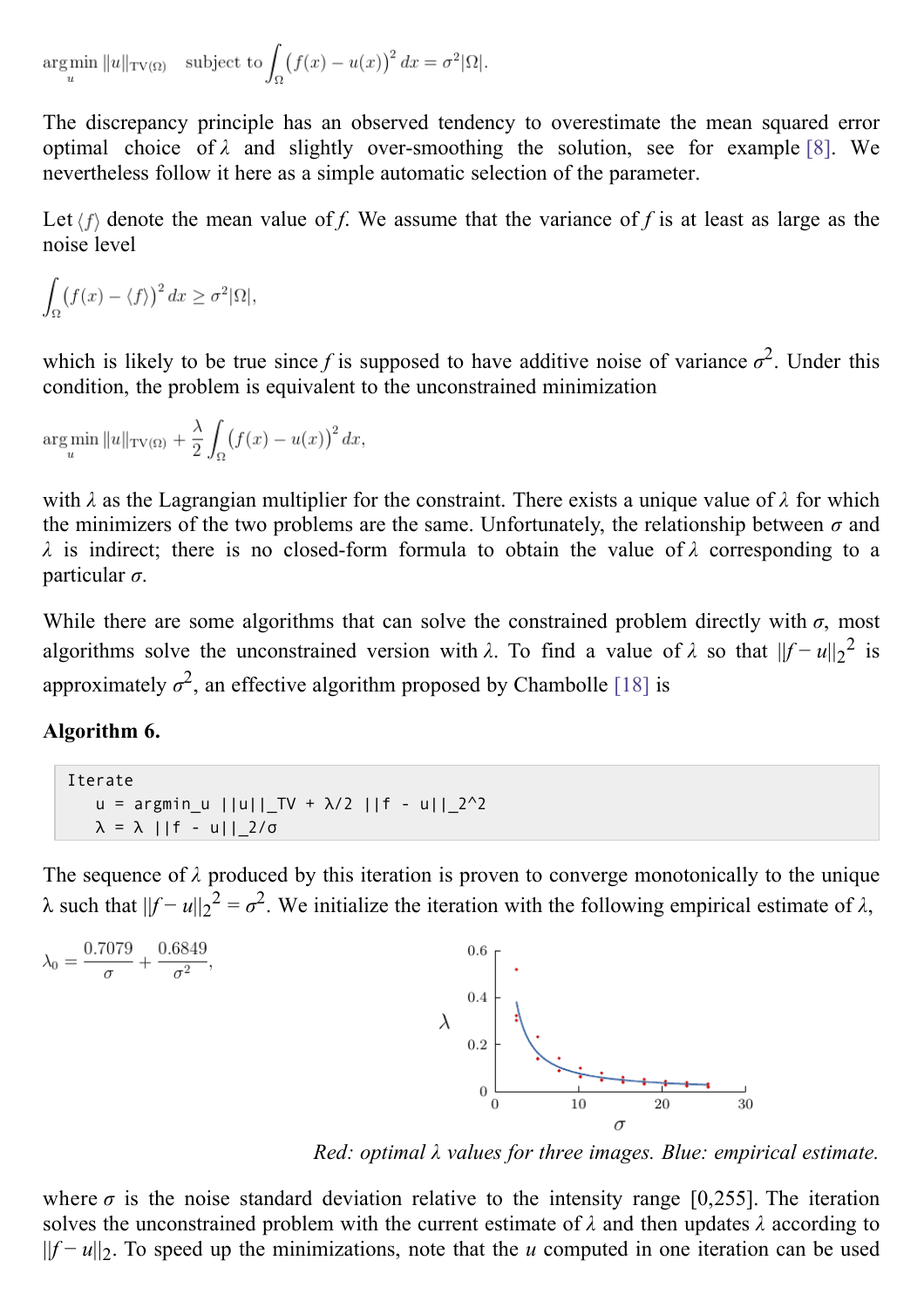as the initial guess in the following iteration.

The iteration converges quickly for most images and noise levels. We perform five iterations to tune  $\lambda$ , which is sufficiently accurate so that  $||f - u||_2$  is usually within 10% of  $\sigma$ .

# Split Bregman for Laplace and Poisson Noise

For a general noise model, TV-regularized denoising takes the form

$$
\underset{u}{\arg\min} \ \|u\|_{\text{TV}(\Omega)} + \lambda \int_{\Omega} F(u(x), f(x)) \, dx,
$$

where *F* specifies the noise model,

 $F(u(x), f(x)) = \begin{cases} |u(x) - f(x)| & \text{Laplace noise,} \\ u(x) - f(x) \log u(x) & \text{Poisson noise.} \end{cases}$ 

The split Bregman algorithm may be applied if the problem is convex, which is the case with the Laplace and Poisson noise models. As developed in [\[37\]](#page-20-17), a splitting with two auxiliary variables can be used to separate *F* from the derivative terms,

 $\underset{d,z,u}{\arg \min} \sum_{i,j} |d_{i,j}| + \lambda \sum_{i,j} F(z_{i,j},f_{i,j})$ subject to  $d = \nabla u, z = u$ .

In each iteration of the Bregman method, following problem is solved:

$$
\arg\min_{d,z,u} \sum_{i,j} |d_{i,j}| + \lambda \sum_{i,j} F(z_{i,j}, f_{i,j}) + \frac{\gamma_1}{2} \sum_{i,j} |d_{i,j} - \nabla u_{i,j} - b_{i,j}^1|^2 dx + \frac{\gamma_2}{2} \sum_{i,j} (z_{i,j} - u_{i,j} - b_{i,j}^2)^2
$$

where  $b^1$  and  $b^2$  are variables related to the Bregman iteration. As in the Gaussian case, this problem is solved by minimizing one variable at a time with the other two fixed.

**d subproblem.** With *z* and *u* fixed, the *d* subproblem is the same as before

$$
d_{i,j} = \frac{\nabla u_{i,j} + b_{i,j}^1}{|\nabla u_{i,j} + b_{i,j}^1|} \max\left\{|\nabla u_{i,j} + b_{i,j}^1| - 1/\gamma_1, 0\right\}.
$$

**z subproblem.** With *d* and *u* fixed, the *z* subproblem is

$$
\arg\min_{z} \lambda \sum_{i,j} F(z_{i,j}, f_{i,j}) + \frac{\gamma_2}{2} \sum_{i,j} (z_{i,j} - u_{i,j} - b_{i,j}^2)^2.
$$

The solution decouples over *i*,*j* and the optimal *z* satisfies

$$
\lambda \partial_z F(z, f) + \gamma_2 (z - u - b^2) = 0.
$$

For the Laplace noise model with  $F(z,f) = |z - f|$ , the solution is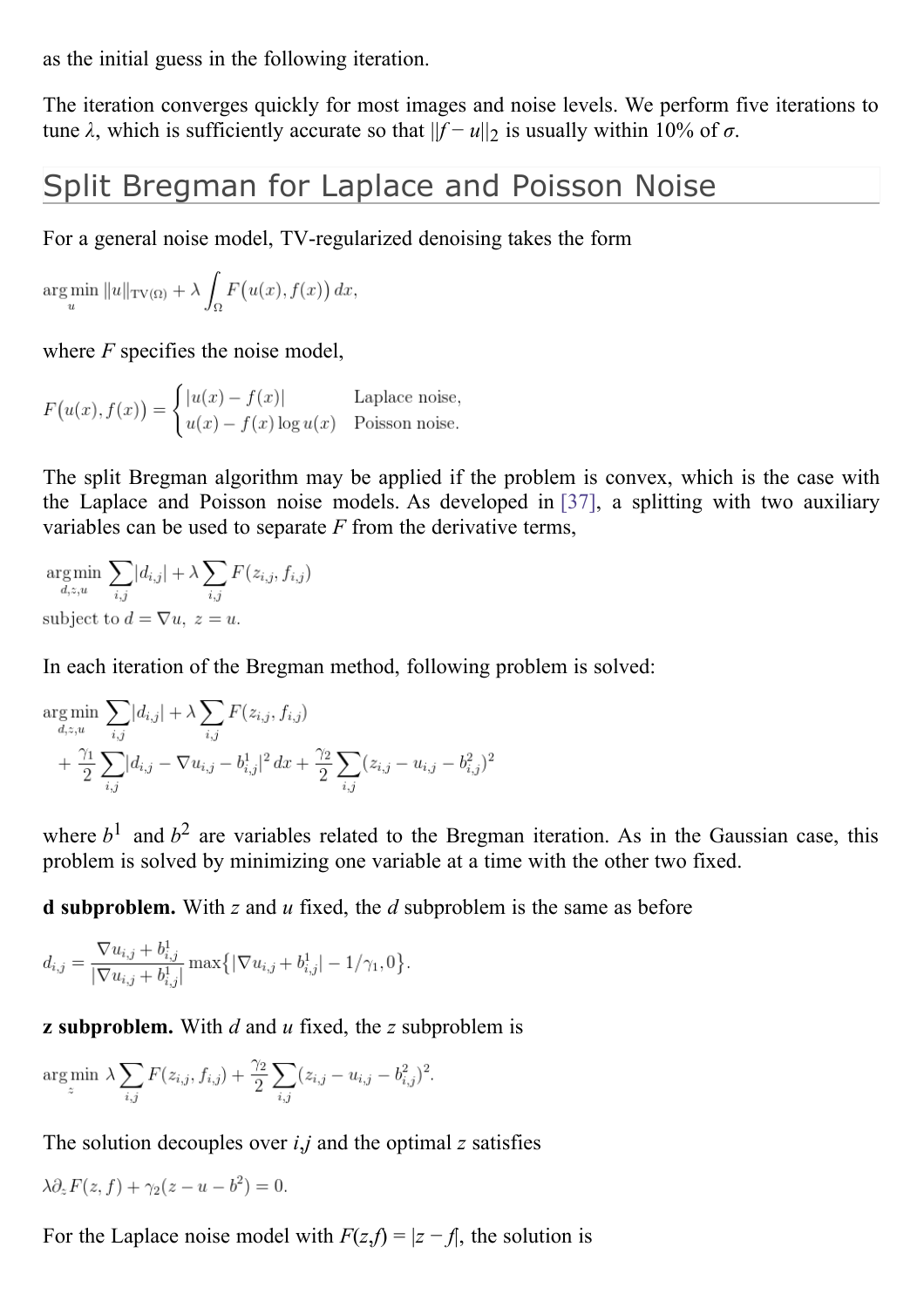$$
z_{i,j} = f_{i,j} + \text{sign } s_{i,j} \text{ max } \{|s_{i,j}| - \frac{\lambda}{\gamma_2}, 0\},\,
$$
  
 $s = u - f + b^2.$ 

For the Poisson noise model with  $F(z, f) = z - f \log z$ , the solution is

$$
z_{i,j} = s_{i,j}/2 + \sqrt{(s_{i,j}/2)^2 + \frac{\lambda}{\gamma_2} f_{i,j}},
$$
  
 
$$
s = u - \frac{\lambda}{\gamma_2} + b^2.
$$

**u subproblem.** With *d* and *z* fixed, the *u* subproblem is

$$
\arg\min_{u} \frac{\gamma_1}{2} \sum_{i,j} |\nabla u_{i,j} - d_{i,j} + b_{i,j}^1|^2 + \frac{\gamma_2}{2} \sum_{i,j} (u_{i,j} - z_{i,j} + b_{i,j}^2)^2.
$$

The optimal *u* satisfies

 $\gamma_2 u - \gamma_1 \Delta u = \gamma_2 (z - b^2) - \gamma_1 \text{div}(d - b^1),$ 

which as before is approximated by one sweep of Gauss-Seidel iteration.

The overall algorithm is

#### **Algorithm 7.**

```
Initialize u = 0, z = 0, b2 = 0, d = 0, b1 = 0while ||u_cur - u_prev||_2 > Tol
   Solve the d subproblem
   Solve the u subproblem
   Solve the z subproblem
   b1 = b1 + \nabla u - db2 = b2 + u - z
```
In the implementation, the default parameter values are  $Tol = ||f||_2/1000$ ,  $\gamma_1 = 5$ ,  $\gamma_2 = 8$ .

As with Gaussian denoising, *λ* can be selected according to the discrepancy principle to match the noise standard deviation. While there is no theoretical guarantee of convergence in this case, we find that iterations similar to Algorithm 6 also work with Laplace and Poisson noise.

#### **λ tuning for Laplace noise**

```
λ = (-270.5 σ + 21572) / (σ<sup>2</sup> - 52.07 σ<sup>2</sup> + 1063 σ + 9677)Iterate
    u = argmin_u |u||_{TV} + \lambda |f - u||_{1}\lambda = \lambda sqrt(||f - u||_2/σ)
```
#### **λ tuning for Poisson noise**

```
λ = 72.39/σ + 97.67/σ^2
Iterate
    u = argmin_u ||u||_{TV} + \lambda \int ((u - f) \log u)\lambda = \lambda ||f - u||_2/σ
```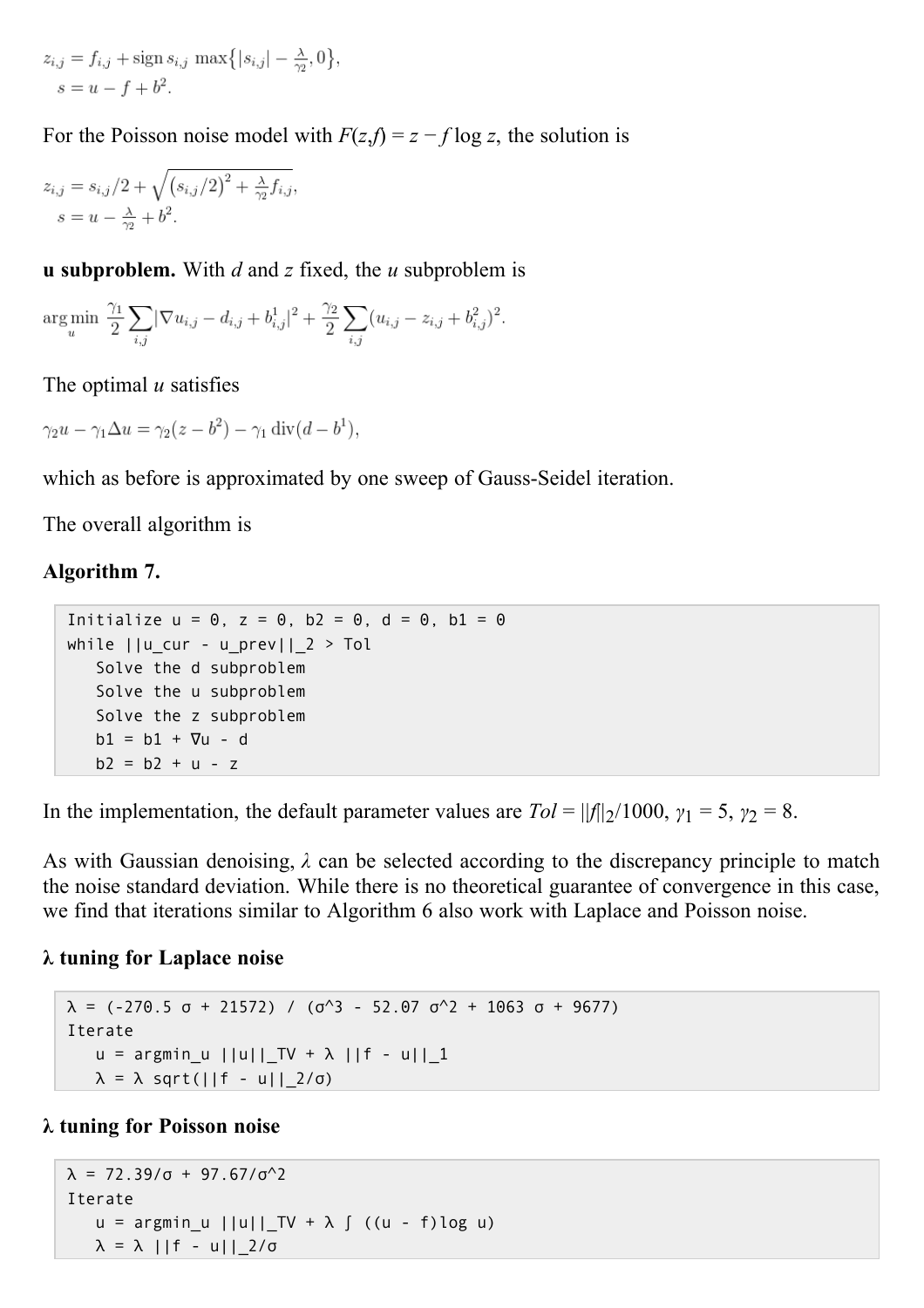Empirical estimates are used to initialize *λ*. For Laplace noise, the sequence of *λ* tends to oscillate, so a square root is included in the update formula to dampen the oscillations.



*Red: optimal λ values for three images. Blue: empirical estimates.*

# Implementation

This software is distributed under the terms of the simplified BSD license.

- source code [zip](http://www.ipol.im/pub/algo/g_tv_denoising/tvdenoise_20120516.zip) [tar.gz](http://www.ipol.im/pub/algo/g_tv_denoising/tvdenoise_20120516.tar.gz)  $\bullet$
- online [documentation](http://www.ipol.im/pub/algo/g_tv_denoising/doc/index.html)

Please see the readme.txt file inside or the online documentation for details.

Future software releases and updates will be posted at [http://dev.ipol.im/~getreuer/code.](http://dev.ipol.im/~getreuer/code)

# Examples

The first example demonstrates how for TV-regularized Gaussian denoising the value of *λ* influences the result. A smaller value of  $\lambda$  implies stronger denoising. When  $\lambda$  is very small, the image becomes cartoon-like with sharp jumps between nearly flat regions. The *λ* parameter needs to be balanced to remove noise without losing too much signal content.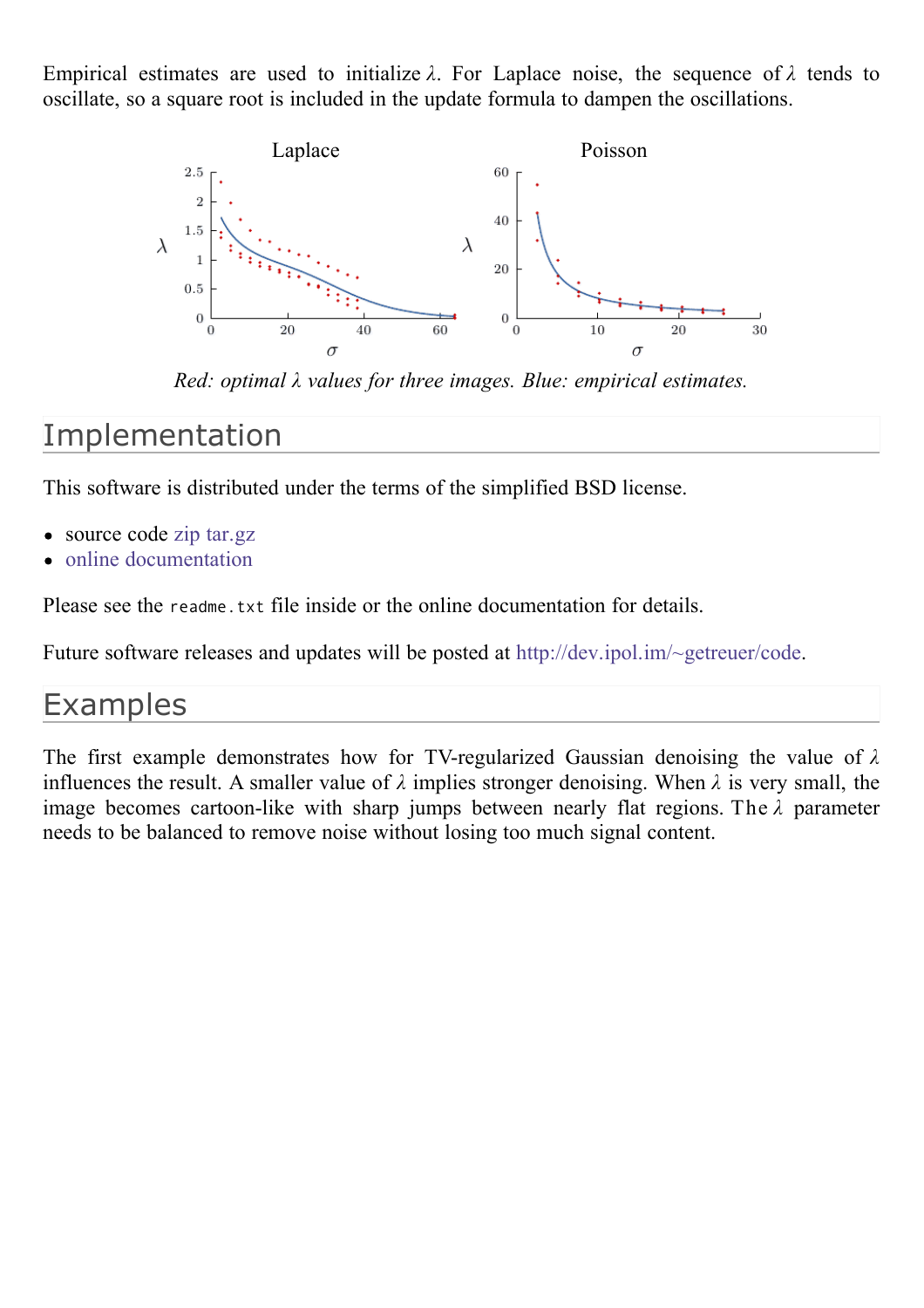Input *f* (PSNR 20.15) *λ* = 5 (PSNR 26.00) *λ* = 10 (PSNR 27.87)



*TV-regularized denoising with increasing values of λ.*

The plot shows the PSNR vs. *λ* for the previous example. The optimal *λ* in this case is about 13.4.



*PSNR vs. λ for the previous example.*

To illustrate the importance of the noise model, the image in this example has been corrupted with impulsive noise. The Gaussian noise model works poorly on impulsive noise: *λ* must be very small to remove all the noise, but this also removes much of the signal content. Better results are obtained with the Laplace noise model, which better approximates the distribution of impulsive noise.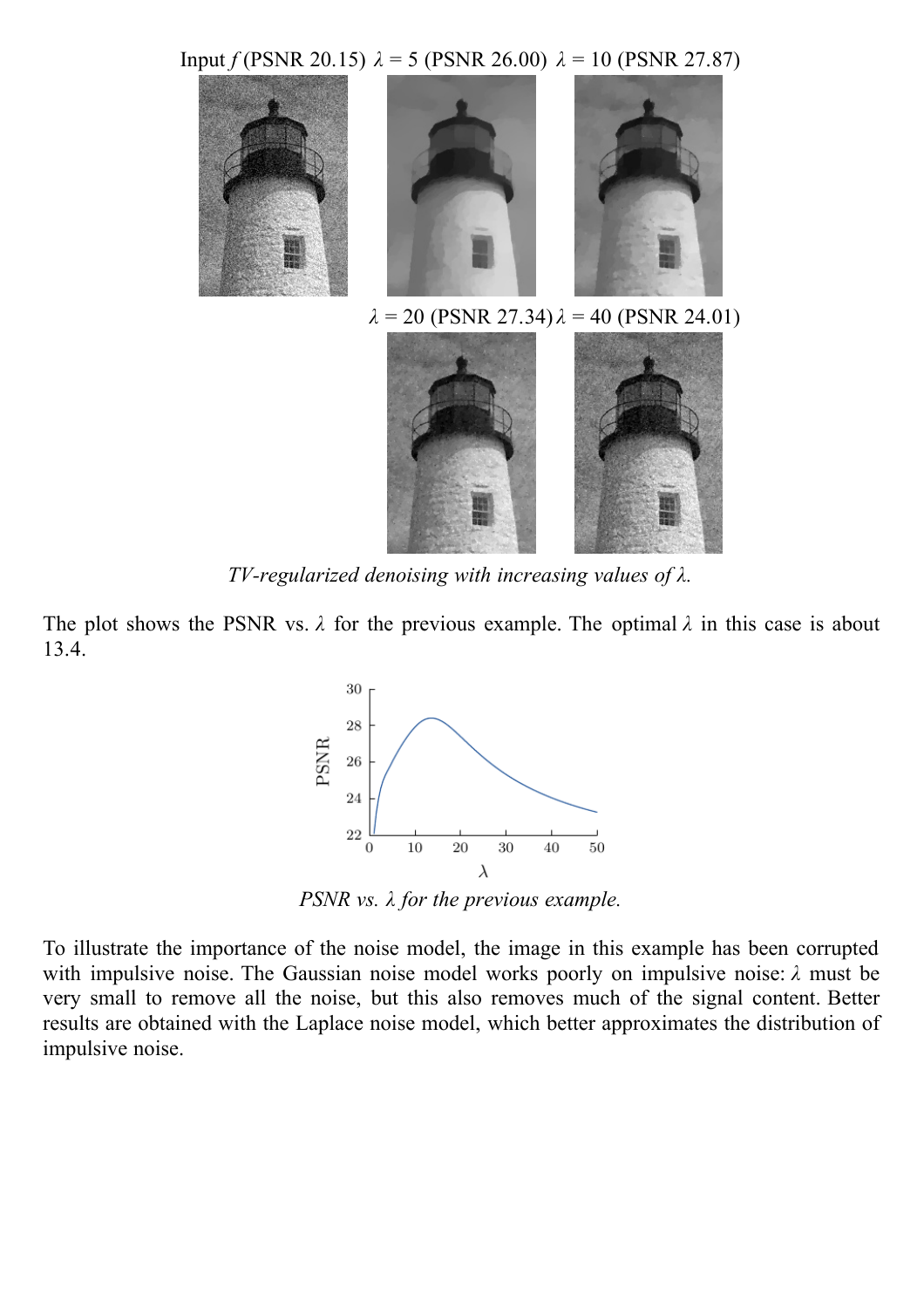

*The Laplace model is more ef ective for removing impulsive noise.*

The next example demonstrates VTV-regularized Gaussian denoising on a color image.



Input *f* (PSNR 18.57) Denoised *u* with  $\lambda = 7$  (PSNR 28.24)

A problem with TV regularization is a loss of contrast. Suppose that *f* has value *h* within a disk or radius *r* and is 0 outside,

 $f(x) = \begin{cases} h & \text{if } |x| \leq r, \\ 0 & \text{otherwise.} \end{cases}$ 

Then if  $\Omega = \mathbb{R}^2$ . Meyer [\[15\]](#page-19-15) showed that TV-regularized Gaussian denoising decreases the value within the disk by  $2/(\lambda r)$ ,

$$
u(x) = \begin{cases} \max\{0, h - \frac{2}{\lambda r}\} & \text{if } |x| \le r, \\ 0 & \text{otherwise.} \end{cases}
$$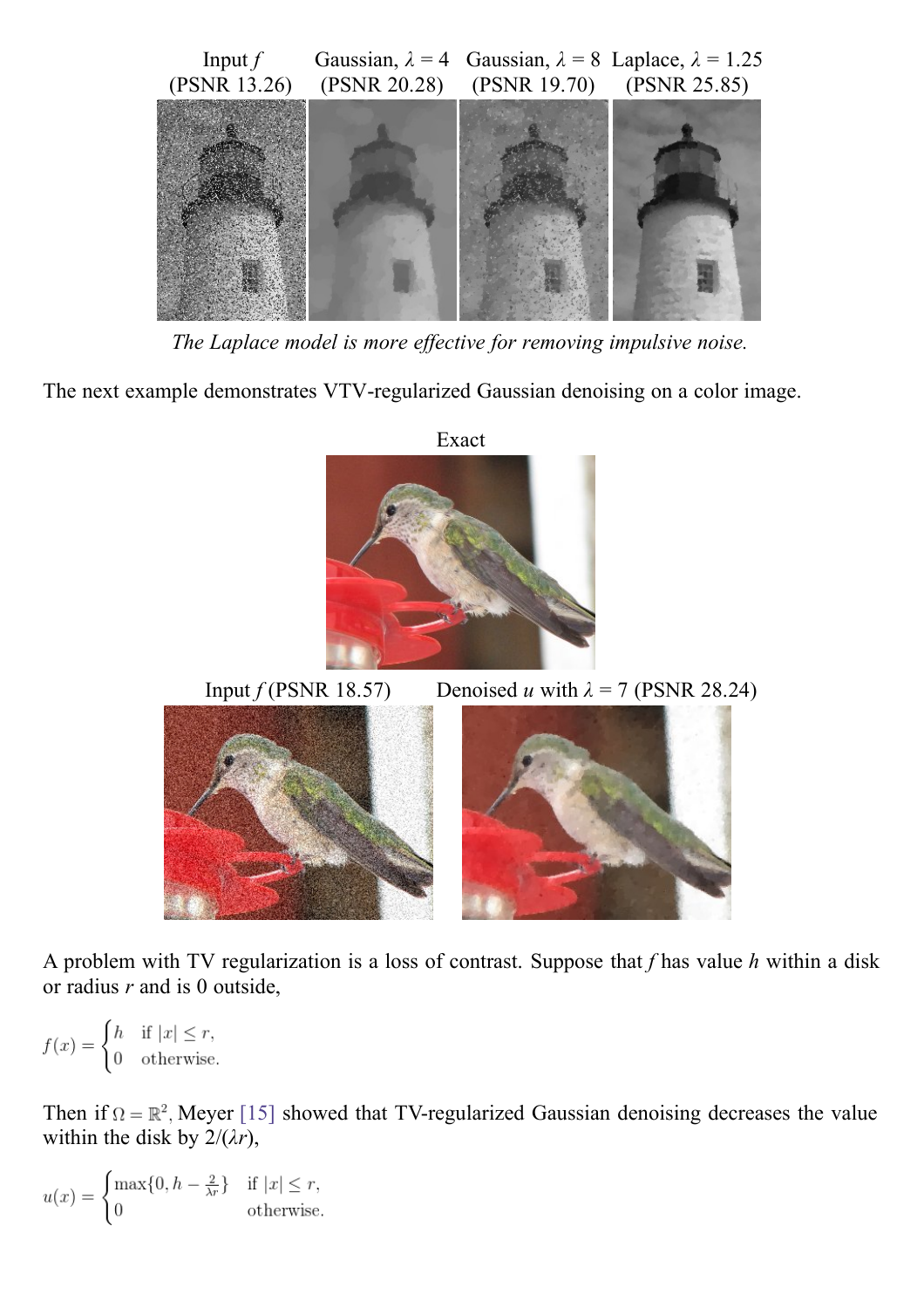Note that although the contrast is diminished, the edge of the circle is maintained exactly. Strong and Chan [\[11\]](#page-19-16) made a similar analytic investigation under the assumption that the edges do not move, and showed that the behavior is similar when *Ω* is compact and for shapes other than disks.

The figure below verifies the diminishing contrast numerically. The image contains three disks of radius 0.11 with different heights, one large disk of radius 0.2, and a small disk of radius 0.04. The solution shows the decrease in value of each disk. For the three disks of radius 0.11, the decrease is almost the same, despite their differing heights, and the decrease is smaller for the large disk and larger for the small disk.



Noted by Nikolova [\[13\]](#page-19-17), another problem with TV regularization is the "staircase artifact," a tendency to produce small flat regions with artificial edges. This effect is demonstrated below. The exact image has one jump along the center and is otherwise smooth. The plot shows a cross section of the images to visualize the stair steps. The loss of contrast effect is also visible in the peak of the dome.



Chan et al. [\[21\]](#page-20-19) discuss solutions that have been developed to reduce the loss of contrast and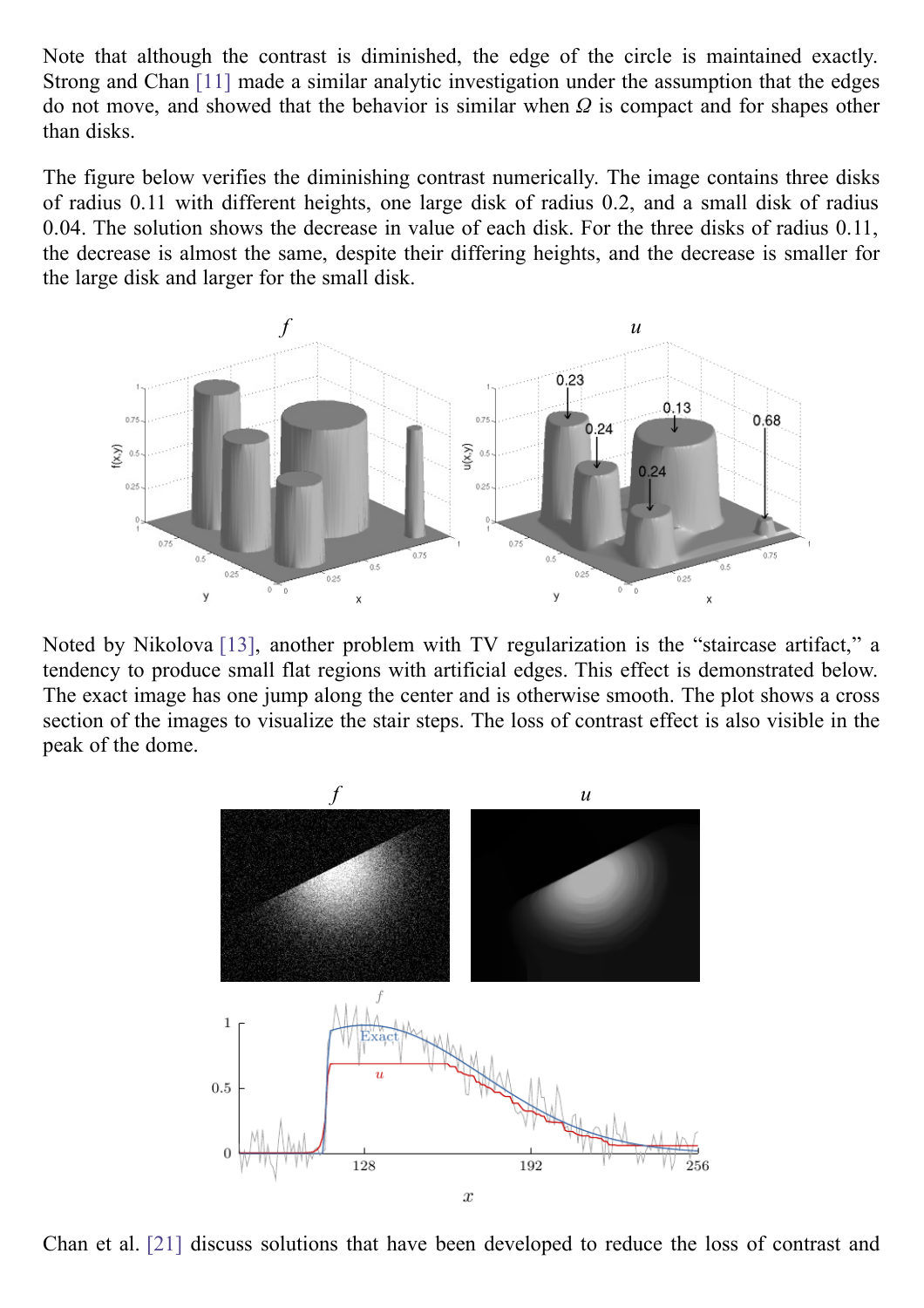# References

- <span id="page-19-8"></span>1. L.M. Bregman, "The relaxation method of finding the common points of convex sets and its application to the solution of problems in convex optimization," USSR [Computational](http://dx.doi.org/10.1016/0041-5553%2867%2990040-7) Mathematics and Mathematical Physics, 7:200–217, 1967.
- <span id="page-19-10"></span>2. M. R. Hestenes, ["Multiplier](http://dx.doi.org/10.1007/BF00927673) and Gradient Methods," Journal of Optimization Theory and Applications, vol. 4, pp. 303–320, 1969.
- <span id="page-19-11"></span>3. M. J. D. Powell, "A Method for nonlinear Constraints in Minimization Problems," in Optimization, R. Fletcher, ed., Academic Press, New York, pp. 283–298, 1969.
- <span id="page-19-12"></span>4. R. Glowinski, A. Marrocco, "Sur l'approximation par éléments finis d'ordre un, et la résolution par pénalisation-dualité d'une classe de problèmes de Dirichlet non linéaires," Rev. Francaise dAut. Inf. Rech. Oper., R-2, pp. 41–76, 1975.
- <span id="page-19-13"></span>5. D. Gabay, B. Mercier, "A dual algorithm for the solution of nonlinear variational problems via finite element [approximation,"](http://dx.doi.org/10.1016/0898-1221%2876%2990003-1) Computers & Mathematics with Applications, vol. 2, no. 1, pp. 17–40, 1976.
- <span id="page-19-7"></span>6. P.-L. Lions, B. Mercier, "Splitting Algorithms for the Sum of Two Nonlinear [Operators,"](http://dx.doi.org/10.1137/0716071) SIAM J. Numerical Analysis, vol. 16, pp. 964–979, 1979.
- <span id="page-19-14"></span>7. D. P. Bertsekas, "Constrained Optimization and Lagrange Multiplier Methods," Academic Press, New York, 1982.
- 8. N.P. Galatsanos, A.K. Katsaggelos, "Methods for choosing the [regularization](http://dx.doi.org/10.1109/83.148606) parameter and estimating the noise variance in image restoration and their relation," IEEE Transactions on Image Processing, vol. 1, no. 3, pp. 322–336, 1992.
- <span id="page-19-0"></span>9. L.I. Rudin, S. Osher, E. Fatemi, "Nonlinear total variation based noise removal [algorithms."](http://dx.doi.org/10.1016/0167-2789%2892%2990242-F) Physica D, vol. 60, pp. 259–268, 1992.
- <span id="page-19-9"></span>10. J.-B. Hiriart-Urruty, C. Lemaréchal, "Convex Analysis and Minimization Algorithms I, II" (two parts), vol. 305–306 of Grundlehren der Mathematischen Wissenschaften, Springer-Verlag, 1993. ISBN: 3540568506 and 3642081622.
- <span id="page-19-16"></span>11. D. M. Strong, T. F. Chan, "Exact Solutions to Total Variation [Regularization](ftp://ftp.math.ucla.edu/pub/camreport/cam96-41.ps.gz) Problems," UCLA CAM Report 96-41, 1996.
- <span id="page-19-1"></span>12. S. Alliney, "A property of the minimum vectors of a [regularizing](http://dx.doi.org/10.1109/78.564179) functional defined by means of the absolute norm," IEEE Trans. on Signal Processing, vol. 45, no. 4, pp. 913– 917, 1997.
- <span id="page-19-17"></span>13. M. Nikolova, "Local Strong [Homogeneity](http://www.jstor.org/stable/3061742) of a Regularized Estimator," SIAM Journal on Applied Mathematics, vol. 61, no. 2, pp. 633–658, 2000.
- <span id="page-19-5"></span>14. T.F. Chan, S. Osher, J. Shen. "The digital TV filter and nonlinear [denoising,"](http://dx.doi.org/10.1109/83.902288) IEEE Transactions on Image Processing, vol. 10, no. 2, pp. 231–241, 2001.
- <span id="page-19-15"></span>15. Y. Meyer, "Oscillating Patterns in Image Processing and Nonlinear Evolution Equations," University Lecture Series, vol. 22, AMS Providence, RI, 2001. ISBN: 0821829203.
- <span id="page-19-4"></span>16. D. S. Hochbaum, "An efficient algorithm for image [segmentation,](http://dx.doi.org/10.1145/502090.502093) Markov random fields and related problems," Journal of the ACM, vol. 48, no. 4, pp. 686–701, 2001.
- <span id="page-19-3"></span>17. L. Rudin, P.-L. Lions, S. Osher, ["Multiplicative](http://dx.doi.org/10.1007/0-387-21810-6_6) Denoising and Deblurring: Theory and Algorithms," Geometric Level Set Methods in Imaging, Vision, and Graphics, Part III, pp. 103–119, 2003.
- <span id="page-19-6"></span>18. A. Chambolle, "An Algorithm for Total Variation Minimization and [Applications,"](http://dx.doi.org/10.1023/B:JMIV.0000011325.36760.1e) JMIV, 20(1-2), 2004.
- <span id="page-19-2"></span>19. T.F. Chan, S. Esedo $\bar{g}$ lu. "Aspects of total variation [regularized](http://www.jstor.org/stable/4096154)  $L^1$  function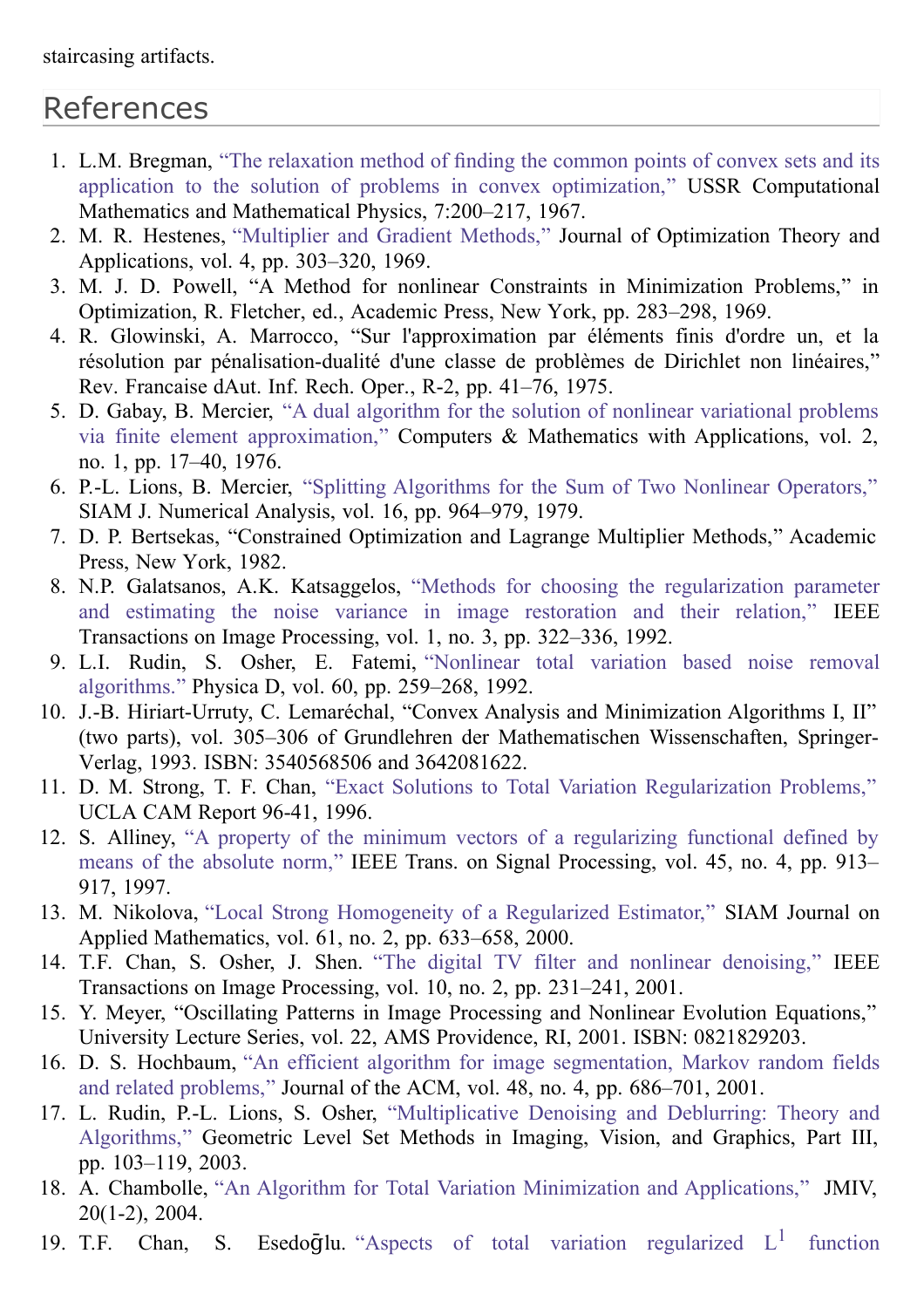approximation." SIAM Journal on Applied Mathematics, vol. 65, no. 5, pp. 1817–1837, 2005.

- <span id="page-20-0"></span>20. T.F. Chan, J. Shen. Image Processing and Analysis: Variational, PDE, wavelet, and Stochastic Methods. SIAM, 2005. ISBN: [089871589X.](http://www.math.ucla.edu/~imagers/chanshen.htm)
- <span id="page-20-19"></span>21. T.F. Chan, S. Esedoglu, F. Park, A.M. Yip, "Recent [developments](ftp://ftp.math.ucla.edu/pub/camreport/cam05-01.pdf) in total variation image restoration," Mathematical Models of Computer Vision, Springer Verlag, 2005.
- <span id="page-20-14"></span>22. S. Osher, M. Burger, D. Goldfarb, J. Xu, W. Yin, "An Iterative [Regularization](http://dx.doi.org/10.1137/040605412) Method for Total Variation-Based Image Restoration," Multiscale Model. Simul., vol. 4, no. 2, pp. 460–489, 2005.
- <span id="page-20-4"></span>23. G. Gilboa, N. Sochen, Y. Y. Zeevi, ["Variational](http://dx.doi.org/10.1109/TIP.2006.875247) denoising of partly textured images by spatially varying constraints," IEEE Trans. Image Processing, vol. 15, no. 8, pp. 2281– 2289, 2006.
- <span id="page-20-2"></span>24. A. Haddad. "Stability in a Class of [Variational](http://dx.doi.org/10.1016/j.acha.2006.10.005) Methods." Appl. Comput. Harmon. Anal. 23, pp. 57–73, 2007.
- <span id="page-20-3"></span>25. T. Le, R. Chartrand, T. Asaki. "A Variational Approach to [Constructing](http://dx.doi.org/10.1007/s10851-007-0652-y) Images Corrupted by Poisson Noise," JMIV, vol. 27(3), pp. 257–263, 2007.
- <span id="page-20-10"></span>26. C. Chaux, P. L. Combettes, J.-C. Pesquet, V. R. Wajs, "A variational [formulation](http://dx.doi.org/10.1088/0266-5611/23/4/008) for frame-based inverse problems," Inverse Problems, vol. 23, no. 4, 2007.
- <span id="page-20-8"></span>27. M. K. Ng, L. Qi, Y.-F. Yang, Y.-M. Huang, "On Semismooth Newton's Methods for Total Variation [Minimization,"](http://dx.doi.org/10.1007/s10851-007-0650-0) Journal of Mathematical Imaging and Vision, vol. 27, no. 3, pp. 265–276, 2007.
- <span id="page-20-15"></span>28. W. Yin, S. Osher, D. Goldfarb, J. Darbon. "Bregman Iterative Algorithms for  $l_1$ [Minimization](http://dx.doi.org/10.1137/070703983) with Applications to Compressed Sensing." SIAM Journal on Imaging Sciences, vol. 1, no. 1, pp. 143–168, 2008.
- <span id="page-20-11"></span>29. Y. Wang, J. Yang, W. Yin, Y. Zhang, "A new alternating minimization algorithm for total variation image [reconstruction,"](http://dx.doi.org/10.1137/080724265) SIAM J. Imaging Sci., vol. 1, no. 3, pp. 248–272, 2008.
- <span id="page-20-6"></span>30. A. Chambolle, J. Darbon. "On Total Variation [Minimization](http://dx.doi.org/10.1007/s11263-009-0238-9) and Surface Evolution using Parametric Maximum Flows," IJCV, vol. 84, no. 3, pp. 288–307, 2009.
- <span id="page-20-1"></span>31. T. Goldstein, S. Osher, "The Split Bregman Method for L1 [Regularized](http://dx.doi.org/10.1137/080725891) Problems," SIAM J. Imaging Sci., vol. 2, no. 2, pp. 323–343, 2009.
- <span id="page-20-18"></span>32. E. Esser, "Applications of [Lagrangian-Based](ftp://ftp.math.ucla.edu/pub/camreport/cam09-31.pdf) Alternating Direction Methods and Connections to Split Bregman," UCLA CAM Report 09-21, 2009.
- <span id="page-20-12"></span>33. A. Beck, M. Teboulle, "Fast [Gradient-Based](http://dx.doi.org/10.1109/TIP.2009.2028250) Algorithms for Constrained Total Variation Image Denoising and Deblurring Problems," IEEE Transactions on Image Processing, vol. 18, no. 11, pp. 2419–2434, 2009.
- <span id="page-20-13"></span>34. T. Pock, A. [Chambolle,](http://dx.doi.org/10.1109/CVPR.2009.5206604) D. Cremers, H. Bischof, "A convex relaxation approach for computing minimal partitions," IEEE Computer Society Conference on Computer Vision and Pattern Recognition, pp. 810–817, 2009.
- <span id="page-20-16"></span>35. R.Q. Jia, H. Zhao, W. Zhao, ["Convergence](http://dx.doi.org/10.1016/j.acha.2009.05.002) analysis of the Bregman method for the variational model of image denoising," Applied and Computational Harmonic Analysis, vol. 27, no. 3, pp. 367–379, 2009.
- <span id="page-20-7"></span>36. M. Zhu, S.J. Wright, T.F. Chan, "Duality-based algorithms for [total-variation-regularized](http://dx.doi.org/10.1007/s10589-008-9225-2) image restoration," J. Comput. Optim. Appl., vol. 47, no. 3, pp. 377–400, 2010.
- <span id="page-20-17"></span>37. P. Getreuer, tvreg v2: Variational Imaging Methods for Denoising, [Deconvolution,](http://www.ipol.im/pub/algo/g_tv_denoising/tvreg.pdf) Inpainting, and Segmentation, 2010.
- <span id="page-20-9"></span>38. S. Setzer. "Operator Splittings, Bregman Methods and Frame Shrinkage in Image Processing," [International](http://dx.doi.org/10.1007/s11263-010-0357-3) Journal of Computer Vision, vol. 92, no 3, pp. 265–280, 2011.
- <span id="page-20-5"></span>39. A. Chambolle, S. E. Levine, B. J. Lucier, "An Upwind [Finite-Difference](http://dx.doi.org/10.1137/090752754) Method for Total